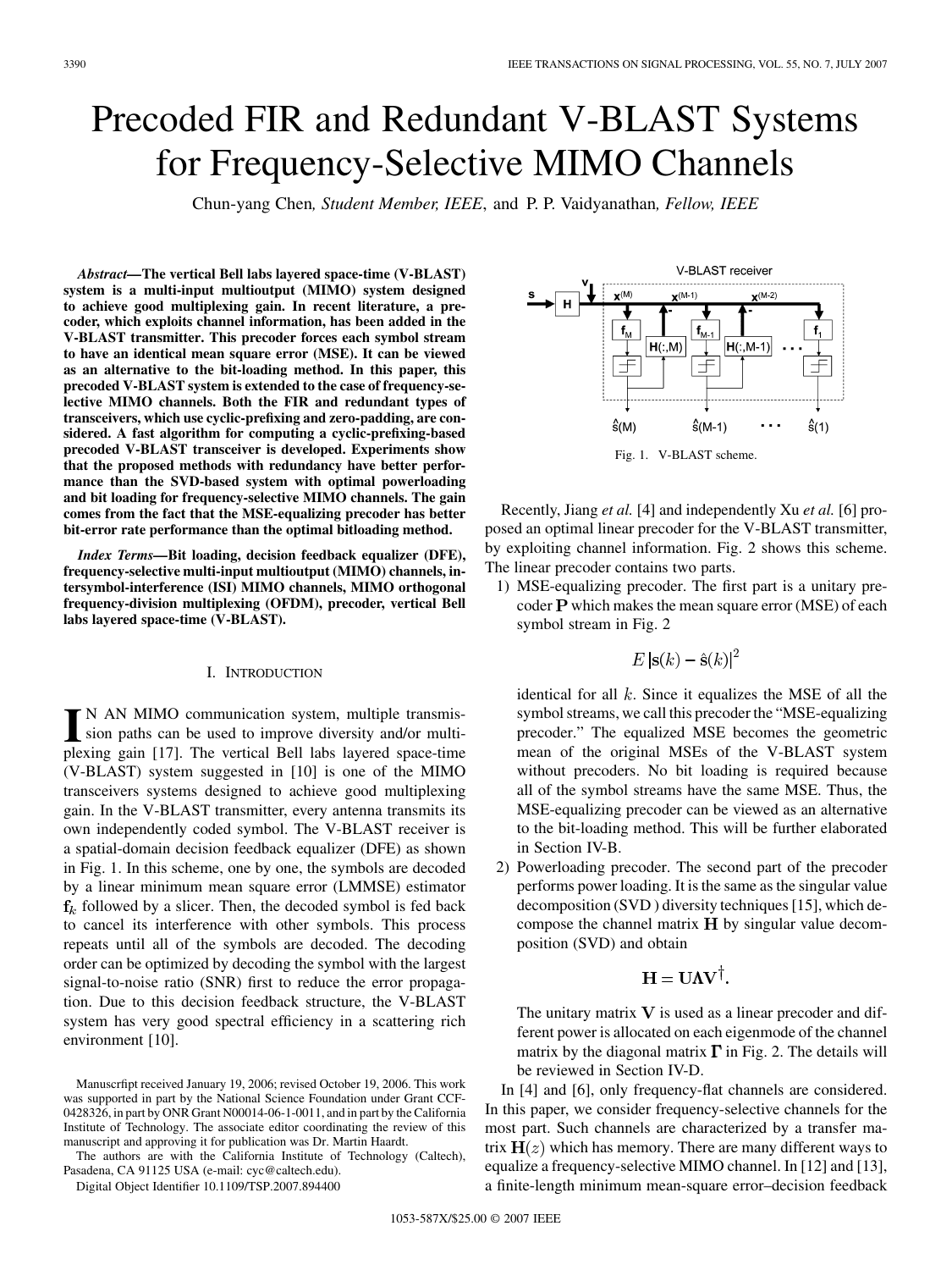

Fig. 2. Precoded V-BLAST scheme.

equalizer (MMSE-DFE) is introduced to equalize frequency-selective MIMO channels. It contains a feedforward FIR filter and a feedback FIR filter. In [14], the frequency-selective MIMO channel is converted into a parallel collection of frequency-flat MIMO channels by OFDM. The OFDM transmitter implements inverse discrete Fourier transform (IDFT) on every  $K$  symbols of each antenna independently. To mitigate the ISI, each block of  $K$  symbols is preceded by a cyclic prefix. This cyclic prefix converts the linear convolutions of the channels into circular convolutions. Therefore, the discrete Fourier transform (DFT) is performed at the receiver to convert the circulant convolutions into constant multipliers. Thus, the frequency-selective MIMO channels are converted into block MIMO channels. The equalizers for the block MIMO channels, such as V-BLAST [10] or linear MMSE equalizer, can be further applied to equalize these block MIMO channels.

**Outline.** The main contribution of this paper is that we extend the precoded V-BLAST system in [4] and [6] to frequency-selective MIMO channels. Two types of extensions are considered. One of them uses the FIR-based transceiver similar to [12] and [13]. The other uses redundancy at the transmitter, such as zero padding and cyclic prefixing. Numerical experiments show that the proposed precoded V-BLAST systems have better BER performances compared to many existing schemes which use channel information at the transmitter and receiver as described in Section VII. Since the existing transceivers with channel information available at the transmitters perform bit loading, the improvement comes from the fact that the MSE-equalizing precoder has better performance than the bit-loading method as we point out in Section IV-B.

The rest of the paper is organized as follows. In Section II, the GMD transceiver, which is the zero-forcing version of the precoded V-BLAST system, will be reviewed. In Sections III and IV, we review the V-BLAST system and the corresponding optimal precoder. In Section V, we extend the MSE-equalizing precoder and the V-BLAST system to the frequency-selective MIMO channel using FIR-based equalization. In Section VI, we extend the system for the case of transmitters with zero padding and cyclic prefix. In Section VII, we compare many different precoded communication systems based on numerical simulation. The detailed conclusions are presented in that section. Finally, Section VIII concludes the paper.

**Notations.** Matrices are denoted by capital letters in boldface. Vectors are denoted by lowercase letters in boldface. For convenience, MATLAB index notations for matrices will be used throughout this paper. For example,  $H(:,k : end)$  denotes the

kth though the last column of  $\mathbf{H}$ ;  $\mathbf{H}(k, :)$  denotes the k the row of the matrix **H**; and  $(\mathbf{Qv})(k)$  denotes the kth element of vector  $Qv$ . Superscript  $\dagger$  denotes the transpose conjugation. The determinant of a square matrix  $\bf{A}$  is denoted by  $\det(\bf{A})$ . The notation  $\otimes$  denotes the Kronecker product [21]. The notation  $(x)^+$  is defined as

$$
(x)^{+} = \begin{cases} x, & \text{if } x > 0 \\ 0, & \text{otherwise.} \end{cases}
$$

A  $N \times M$  matrix **P** satisfying  $\mathbf{P}^{\dagger} \mathbf{P} = \mathbf{I}_M$  will be called unitary. Note that this requires  $N \geq M$  and  $\mathbf{P} \mathbf{P}^{\dagger} \neq \mathbf{I}_N$  unless  $N = M$ .

## II. REVIEW OF THE GMD TRANSCEIVER

Before we review the MMSE V-BLAST and its optimal precoder, we first review its zero-forcing version, namely the geometric mean decomposition (GMD) transceiver introduced in [3] and [8]. Fig. 3 shows this transceiver schematically, where s is the  $M \times 1$  transmitted signal, **H** is an  $N \times M$  channel matrix, and  $v$  is the channel noise. We assume  $s$  and  $v$  are zero mean and

$$
E\begin{pmatrix} \mathbf{s} \\ \mathbf{v} \end{pmatrix} \begin{pmatrix} \mathbf{s} \\ \mathbf{v} \end{pmatrix}^{\dagger} = \begin{pmatrix} \frac{1}{\alpha} \mathbf{I}_M & \mathbf{0} \\ \mathbf{0} & \mathbf{I}_N \end{pmatrix} (1)
$$

where  $\alpha$  is the noise-to-signal ratio. Furthermore, we assume  $N \geq M$  in order to recover M transmitted symbols from N received signals. The matrices  $P$  and  $Q$  are unitary matrices which convert the channel  $H$  into a triangular matrix  $R$  with identical diagonal elements. They can be obtained by a process called the geometric mean decomposition (GMD) introduced by Jiang *et al.* [11]. According to this, for  $N \geq M$ , the  $N \times M$ matrix  $H$  can be written in the form

$$
\mathbf{H} = \mathbf{Q}\mathbf{R}\mathbf{P}^\intercal
$$

where Q is a  $N \times M$  unitary matrix and P is a  $M \times M$  unitary matrix so that **R** is  $M \times M$  triangular with identical diagonal elements. More specifically

$$
\mathbf{R}(k,k) = \det(\mathbf{H}^{\dagger}\mathbf{H})^{(1/2M)} \text{ for } 1 \le k \le M. \tag{2}
$$

Thus, the channel has been converted into a triangular matrix. The input–output relationship then becomes

$$
\mathbf{x} = \mathbf{Rs} + \mathbf{Q}^{\dagger} \mathbf{v}.
$$

Thanks to the triangular structure of  $\bf R$ , a simple decision feedback algorithm can be applied to decode s. The DFE block in Fig. 3 performs the following zero-forcing algorithm to decode s from x

$$
\mathbf{x}^{(M)} = \mathbf{x};
$$
  
for  $k = M : -1 : 1;$   

$$
\hat{\mathbf{s}}(k) \leftarrow C[(\mathbf{R}(k, k))^{-1} \mathbf{x}^{(k)}(k)];
$$
  

$$
\mathbf{x}^{(k-1)}(1 : k-1) \leftarrow \mathbf{x}^{(k)}(1 : k-1)
$$
  

$$
-\mathbf{R}(1 : k-1, k)\hat{\mathbf{s}}(k);
$$

end

where  $C[\cdot]$  denotes the slicer. As in many analyses of decision feedback systems, we assume there is no error propagation. That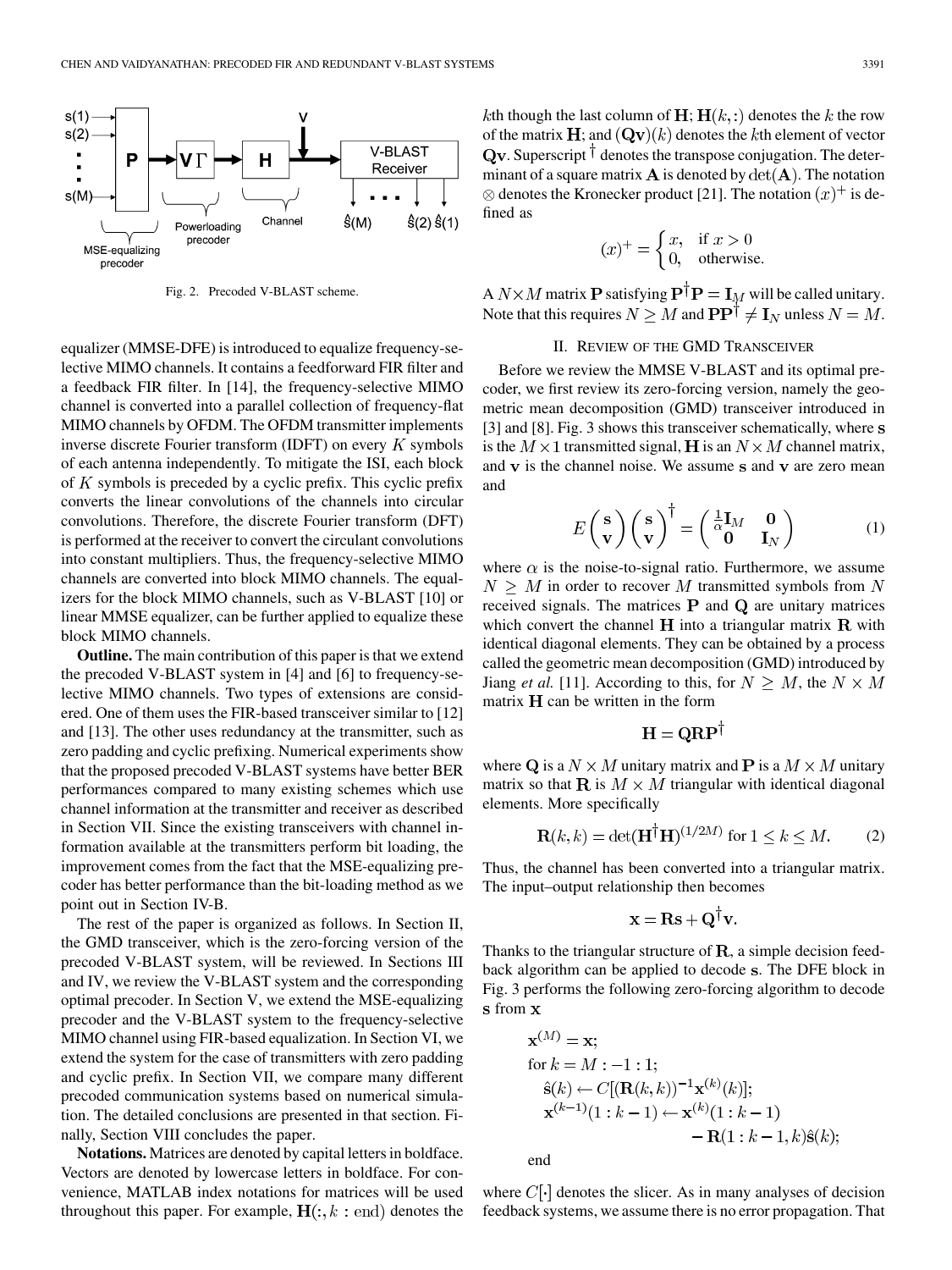

Fig. 3. GMD transceiver scheme.

is, when decoding the kth symbol  $s(k)$ , the previous decisions  $\hat{\mathbf{s}}(i), i = M, M-1, \dots, k+1$  are assumed to be correct. According to the above algorithm and using the above assumption  $\hat{\mathbf{s}}(i) = \mathbf{s}(i)$  for  $i = k+1, \ldots, M$ ,  $\mathbf{x}^{(k)}(1:k)$  can be expressed as

$$
\mathbf{x}^{(k)}(1:k) = \mathbf{x}(1:k) - \sum_{i=k+1}^{M} \mathbf{R}(1:k,i)\hat{\mathbf{s}}(i)
$$

$$
= \mathbf{R}(1:k,1:k)\mathbf{s}(1:k) + (\mathbf{Q}^{\dagger}\mathbf{v})(1:k).
$$

Substituting the above equation into the algorithm, one can obtain

$$
\hat{\mathbf{s}}(k) = C[\mathbf{s}(k) + (\mathbf{R}(k,k))^{-1}(\mathbf{Q}^{\dagger}\mathbf{v})(k)].
$$

When the noise v is zero, the estimation is exactly  $s(k)$ . Therefore, this is a zero-forcing decoder. The mean square error (MSE) of this system can be expressed as

$$
E\left|\left(\mathbf{R}(k,k)\right)^{-1}\mathbf{x}^{(k)}(k) - \mathbf{s}(k)\right|^2
$$
  
=  $E\left|\left(\mathbf{R}(k,k)\right)^{-1}(\mathbf{Q}^{\dagger}\mathbf{v})(k)\right|^2 = (\mathbf{R}(k,k))^{-2}$   
= det $(\mathbf{H}^{\dagger}\mathbf{H})^{-(1/M)}$ 

for  $k = 1, 2, ..., M$ , where the last equality comes from (2).

To summarize, the GMD transceiver uses unitary matrices computed from the geometric mean decomposition to convert the channel matrix  $H$  into a triangular matrix  $R$  with identical diagonal elements. Then, the triangular channel matrix  $\bf R$  can be equalized by the DFE. Due to the identical diagonal elements of  $R$ , all symbol streams have identical MSE  $\det(\mathbf{H}^{\dagger} \mathbf{H})^{(-1/M)}$ . The overall system can be viewed as M parallel SISO AWGN channels with identical noise variance which is equal to  $\det(\mathbf{H}^\dagger \mathbf{H})^{(-1/M)}$ .

In [5], the GMD transceiver has been applied for asymmetric UWB links. It has the best BER performance among the transceivers tested in [5]. The drawback of the GMD transceiver is that the MSE  $\det(\mathbf{H}^{\dagger} \mathbf{H})^{(-1/M)}$  becomes very large when one of the singular values of  $H$  is small, and goes to infinity when  $H$ has a null. Since every SISO subchannel shares the same MSE, this causes a serious degradation in performance. The amplification of the noise comes from the zero-forcing design of the DFE receiver. It can be avoided if the linear minimum mean square error (LMMSE) estimator is used. We shall return to this in Section IV.

## III. REVIEW OF THE V-BLAST SYSTEM

In this section, we review the V-BLAST system proposed in [10]. The V-BLAST system is a decision feedback equalizer in the spatial domain. Fig. 1 shows the V-BLAST scheme, where s

is the  $M \times 1$  transmitted signal, **H** is an  $N \times M$  channel matrix, **v** is the channel noise, and  $\mathbf{x}^{(M)} = \mathbf{H}\mathbf{s} + \mathbf{v}$  is the  $N \times 1$  received signal. We assume  $s$  and  $v$  have the same statistics as in (1) and  $N \geq M$ . The V-BLAST receiver decodes each symbol by the LMMSE estimator and then feeds back the decoded symbol to cancel its interference with other symbols. This process repeats until all of the symbols are decoded. The decoding order can be further optimized. For convenience, we assume the decoding order is  $(M, M-1, \ldots, 1)$  as shown in Fig. 1. This sequence can be easily modified by inserting a permutation matrix in Fig. 1 between the channel  $H$  and the V-BLAST decoder.

In Fig. 1,  $f_k$  is an  $1 \times N$  vector such that  $f_k \mathbf{x}^{(k)}$  is the LMMSE estimator of the k<sup>th</sup> element of **s** (denoted as  $\mathbf{s}(k)$ ) based on the input  $\mathbf{x}^{(k)}$ . It can be found from the following optimization problem:

$$
\min_{\mathbf{f}_k} E|\mathbf{f}_k \mathbf{x}^{(k)} - \mathbf{s}(k)|^2.
$$

After this estimation,  $f_k \mathbf{x}^{(k)}$  is sent to the slicer and fedback to cancel the interference caused by  $s(k)$ . That is

$$
\mathbf{x}^{(k-1)} = \mathbf{x}^{(k)} - \mathbf{H}(:,k)\hat{\mathbf{s}}(k)
$$

where  $\hat{\mathbf{s}}(k) = C \left[ \mathbf{f}_k \mathbf{x}^{(k)} \right]$  and  $C[\cdot]$  denote the slicer. As in the previous analysis of decision feedback systems, we assume there is no error propagation. That is, when considering the  $k$ th input  $\mathbf{x}^{(k)}$ , we assume  $\hat{\mathbf{s}}(i) = \mathbf{s}(i), i = M, M - 1, \dots, k + 1$ . Therefore

$$
\mathbf{x}^{(k)} = \mathbf{x}^{(M)} - \sum_{i=k+1}^{M} \mathbf{H}(:,i)\mathbf{s}(i)
$$
  
=  $\mathbf{H}\mathbf{s} + \mathbf{v} - \mathbf{H}(:,k+1:M)\mathbf{s}(k+1:M)$   
=  $\mathbf{H}(:,1:k)\mathbf{s}(1:k) + \mathbf{v}$ .  
Call this  $\mathbf{A}_k$ .

From the above equation, one can derive  $f_k$  and the corresponding MSE by the orthogonality principle and obtain

$$
\mathbf{f}_k = \left( (\mathbf{A}_k^\dagger \mathbf{A}_k + \alpha \mathbf{I}_k)^{-1} \mathbf{A}_k^\dagger \right) (k, :)
$$
 (3)

$$
E\left|\mathbf{s}(k)-\mathbf{f}_k\mathbf{x}^{(k)}\right|^2 = (\mathbf{A}_k^{\dagger}\mathbf{A}_k + \alpha \mathbf{I}_k)^{-1}(k,k)
$$
(4)

where  $A(k, :)$  denotes the kth row of the matrix A. However, this direct computation is very complex. A matrix inversion has to be computed for each  $f_k$ . A fast way to compute these is by using the QR algorithm [1]. Thus, we first compute the following QR decomposition:

$$
\begin{pmatrix} \mathbf{H} \\ \sqrt{\alpha} \mathbf{I}_M \end{pmatrix} = \mathbf{Q} \mathbf{R} \tag{5}
$$

where Q is an  $(N+M) \times M$  unitary matrix and R is  $M \times M$  and upper triangular with positive diagonal elements. Observing the first  $k$  columns of the equation above, we obtain the following QR decomposition:

$$
\underbrace{\begin{pmatrix} \mathbf{A}_k \\ \sqrt{\alpha} \mathbf{I}_k \\ \mathbf{0}_{(M-k)\times k} \end{pmatrix}}_{\text{Call this } \mathbf{H}_k} = \mathbf{Q} \begin{pmatrix} \mathbf{R}(1:k,1:k) \\ \mathbf{0}_{(M-k)\times k} \end{pmatrix}.
$$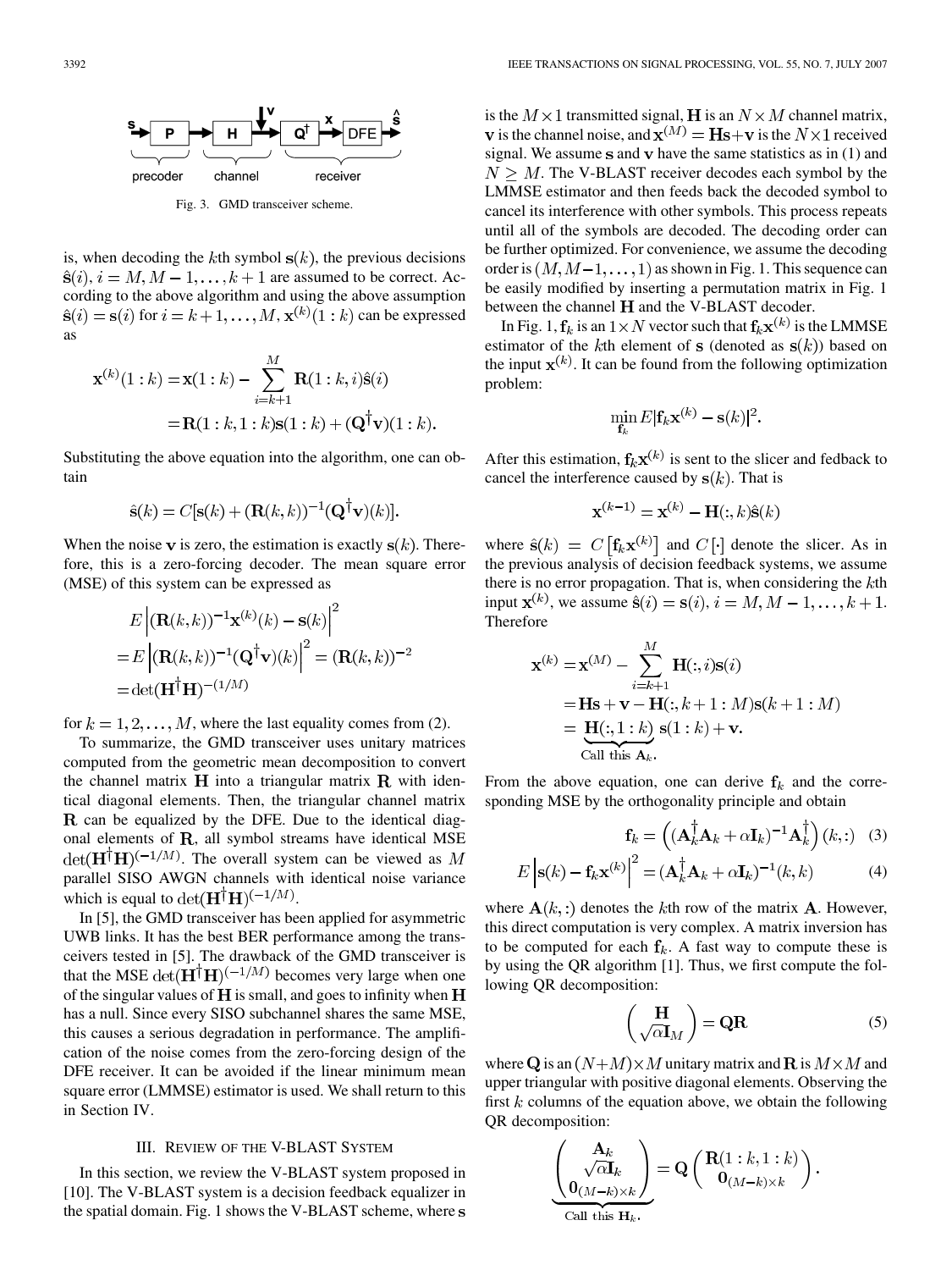The solution of  $f_k$  in (3) can be rewritten as . Substituting the QR expression of  $H_k$  above, we obtain

$$
\mathbf{f}_k = ((\mathbf{R}(1:k,1:k))^{-1}(\mathbf{Q}(1:N,:))^{\dagger}) (k,:)
$$
  
=  $(\mathbf{R}(k,k))^{-1}(\mathbf{Q}(1:N,k))^{\dagger}$ . (6)

The last equality comes from the fact that  $\mathbf{R}(1:k,1:k)$  is an upper triangular matrix. Similarly, the MSE in (4) can be rewritten as  $(\mathbf{H}_{k}^{\mathsf{T}}\mathbf{H}_{k})^{-1}(k,k)$ . Substituting the QR expression of  $H_k$  into (4), we obtain

$$
E\left|\mathbf{s}(k) - \mathbf{f}_k \mathbf{x}^{(k)}\right|^2 = (\mathbf{R}(k,k))^{-2}.
$$
 (7)

Thus, by computing one QR decomposition in (5), all of the LMMSE estimator coefficients can be obtained by (6) and the MSE can be obtained by (7). This is more efficient than the direct computation in (3) and (4). The decoding order can be optimized by the following variation of the QR algorithm:

$$
\left(\frac{\mathbf{H}}{\sqrt{\alpha}\mathbf{I}_M}\right) = \mathbf{QRE}
$$

where **E** is a permutation chosen so that  $\mathbf{R}(k, k)$  decreases. Thus, the symbol with smaller MSE can be decoded first. This reduces error propagation.

The output of the  $k$ th LMMSE estimator is given by

$$
\mathbf{f}_k \mathbf{x}^{(k)} = \mathbf{f}_k(:,k) \mathbf{s}(k) + \underbrace{\mathbf{f}_k(\mathbf{H}(:,1:k-1)\mathbf{s}(1:k-1)+\mathbf{v})}_{AWGN},
$$
  

$$
k = 1, 2, ..., M.
$$

The transmitted symbol  $s(k)$  is assumed to be an i.i.d. Gaussian variable. Therefore, the error, which is the sum of interferences from other symbols and the channel noise, is also AWGN. Thus, the V-BLAST system converts the MIMO channel into the above  $M$  parallel single-input single-output (SISO) AWGN channels. Since the channel coding is done independently in each parallel SISO channel, we define the capacity of the V-BLAST system as the sum of the capacities of these SISO channels. The SNR of the  $k$ th SISO channel can be expressed as

$$
\rho_k = \frac{E[\mathbf{f}_k(:,k)\mathbf{s}(k)]^2}{E[\mathbf{f}_k(\mathbf{H}(:,1:k-1)\mathbf{s}(1:k-1)+\mathbf{v})]^2},
$$

for  $1 \leq k \leq M$ . It has been proven in [4] that

$$
1 + \rho_k = \frac{1}{\alpha} (\mathbf{R}(k, k))^2.
$$

Therefore, the capacity of the V-BLAST system can be expressed as

$$
C_{\text{vblast}} = \sum_{k=1}^{M} \log(1 + \rho_k) = \log \prod_{k=1}^{M} \frac{1}{\alpha} (\mathbf{R}(k, k))^2
$$

$$
= \log \left( \det(\frac{1}{\alpha} \mathbf{H}^\dagger \mathbf{H} + \mathbf{I}_M) \right)
$$

$$
= \log \left( \det(\frac{1}{\alpha} \mathbf{H} \mathbf{H}^\dagger + \mathbf{I}_N) \right). \tag{8}
$$



Fig. 4. Precoded V-BLAST scheme.

The third equality can be verified by taking determinant of the equality  $\mathbf{H}^{\dagger} \mathbf{H} + \alpha \mathbf{I}_M = \mathbf{R}^{\dagger} \mathbf{R}$ . The capacity of the MIMO channel can be expressed as [18]

$$
C_{\text{mimo}} = \max_{(1/M)\text{tr}(\mathbf{R}_s) = (1/\alpha)} \log \det(\mathbf{H}\mathbf{R}_s \mathbf{H}^\dagger + \mathbf{I}_N) \tag{9}
$$

where  $\mathbf{R}_s = E \left| \mathbf{s} \mathbf{s}^\dagger \right|$  and the constraint ensures that the average transmitted power is  $1/\alpha$ . Therefore, the capacity of the V-BLAST system can be viewed as the capacity of the MIMO channel with the restriction  $\mathbf{R}_s = (1/\alpha)\mathbf{I}_M$ . This means there is no capacity loss after converting the MIMO channel into  $M$ parallel SISO channels. This fact has been observed in [4]. To achieve the channel capacity with the V–BLAST system, one can further apply a powerloading precoder so that  $\mathbf{R}_s$  is optimized. We will discuss the powerloading precoder in Section IV

## IV. REVIEW OF THE UCD SYSTEM

In this section, we review the uniform channel decomposition (UCD) system introduced in [4] and [6]. It can be viewed as a V-BLAST system with an optimal precoder derived from channel information. Fig. 4 shows this system schematically. The optimal precoder contains two parts. The first part is a unitary linear precoder  $P$  whose purpose is to force each symbol stream to have identical MSE at the receiver. It can be viewed as an alternative to bit loading. We call this precoder "MSE-equalizing precoder" throughout this paper. The second part is the matrix  $\bf{F}$  in Fig. 4. It allocates transmitted power to each eigenmode of the channel matrix  $H$  to minimize the MSE at the receiver while fixing the transmitting power. We call this precoder "powerloading precoder" throughout the paper.

#### *A. MSE-Equalizing Precoder for V-BLAST System*

The idea of the MSE-equalizing precoder has been introduced in  $[4]$  and  $[6]$ . Consider the MSE equalizer for the channel  $H$ only, ignoring the powerloading precoder  $\bf{F}$  in Fig. 4. From (7), the MSE is related to the diagonal elements of the matrix  $\bf{R}$  obtained from the QR decomposition in (5). Therefore, the MSE-equalizing precoder  $P$  is designed so that the precoded channel HP has a corresponding upper triangular matrix with identical diagonal elements. This can be obtained by the following geometric mean decomposition (GMD) reviewed in Section II:

$$
\begin{pmatrix} \mathbf{H} \\ \sqrt{\alpha} \mathbf{I}_M \end{pmatrix} = \mathbf{Q}_1 \mathbf{R}_1 \mathbf{P}^{\dagger} \tag{10}
$$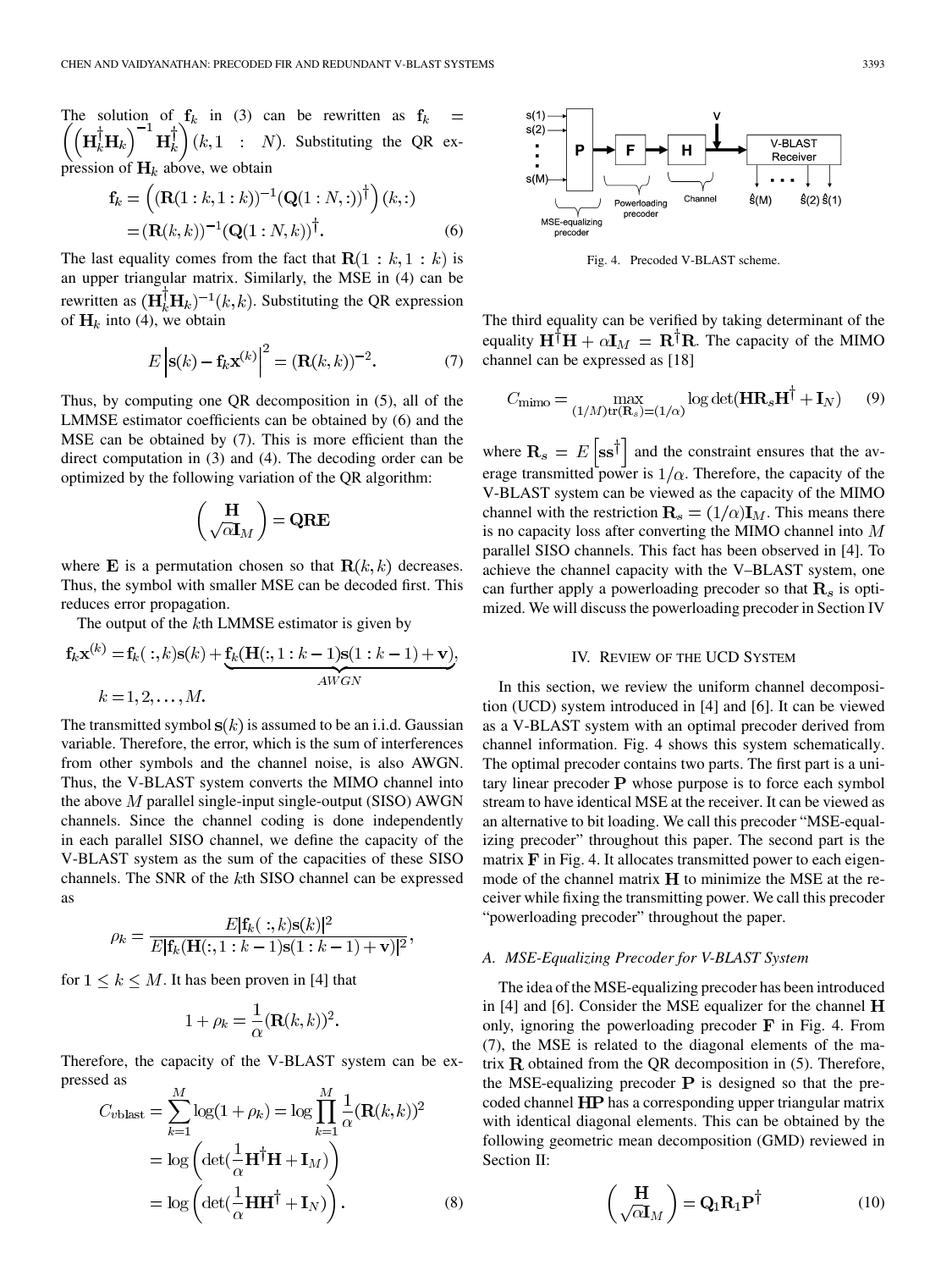where  $Q_1$  and P are unitary matrices and  $R_1$  is  $M \times M$  and upper triangular. Furthermore,  $\mathbf{R}_1(k,k)$  is identical for all k and it can be expressed as

$$
\mathbf{R}_1(k,k) = \det(\mathbf{H}^\dagger \mathbf{H} + \alpha \mathbf{I}_M)^{(1/2M)} = \left(\prod_{i=1}^M \mathbf{R}(i,i)\right)^{(1/M)}
$$
(11)

for all  $k$ , where  $\bf{R}$  is from the original QR decomposition in (5). Equation (11) can be easily verified by taking determinant of both sides in

$$
\mathbf{H}^{\dagger}\mathbf{H} + \alpha \mathbf{I}_M = \mathbf{P} \mathbf{R}_1^{\dagger} \mathbf{R}_1 \mathbf{P}^{\dagger} = \mathbf{R}^{\dagger} \mathbf{R}.
$$

By this decomposition,  $\mathbf{R}_1(k,k)$  is equal to the geometric mean of  $\{\mathbf{R}(i,i)\}_{i=1}^M$  for  $k = 1,2,\ldots,M$ . Now, let P be the precoder. Substituting the precoded channel  $HP$  and using the GMD in (10), the QR decomposition corresponding to (5) can be obtained by

$$
\begin{aligned} \left(\begin{matrix}\n\mathbf{H}\mathbf{P} \\
\sqrt{\alpha}\mathbf{I}_M\n\end{matrix}\right) &= \begin{pmatrix}\n\mathbf{I}_N & \mathbf{0}_{N \times M} \\
\mathbf{0}_{M \times N} & \mathbf{P}^\dagger\n\end{pmatrix} \begin{pmatrix}\n\mathbf{H} \\
\sqrt{\alpha}\mathbf{I}_M\n\end{pmatrix} \mathbf{P} \\ &= \underbrace{\begin{pmatrix}\n\mathbf{I}_N & \mathbf{0}_{N \times M} \\
\mathbf{0}_{M \times N} & \mathbf{P}^\dagger\n\end{pmatrix} \mathbf{Q}_1}_{\text{unitary}} \mathbf{R}_1 \underbrace{\mathbf{P}^\dagger \mathbf{P}}_{\mathbf{I}_M}. \end{aligned}
$$

Thus, by (7), with the above precoder, the MSE corresponding to the  $k$ th element is

$$
E\left|\mathbf{f}_k\mathbf{x}^{(k)} - \mathbf{s}(k)\right|^2 = (\mathbf{R}_1(k,k))^{-2}
$$

$$
= \det(\mathbf{H}^\dagger\mathbf{H} + \alpha\mathbf{I}_M)^{-(1/M)} \quad (12)
$$

for all  $k$ . It is equal to the geometric mean of the MSEs of the original V-BLAST system.

# *B. Comparison of the V-BLAST System With MSE-Equalizing Precoder and V-BLAST System With Optimal Bit Loading*

Bit loading is a technique that uses different sizes of constellation among parallel subchannels so that the BERs among all subchannels are approximately equal. The MSE-equalizing precoder also results in approximately equal BERs among all subchannels by making the corresponding MSEs identical. Thus, the MSE-equalizing precoder can be viewed as an alternative to the bit-loading algorithm. To compare these two methods, we derive the closed-form expression for the bit transmission rate  $(b)$ bits per channel use) as a function of BER  $P_e$  and noise-to-signal ratio  $\alpha$  for both methods.

For a quadrature amplitude modulation (QAM) transmission over an additive white Gaussian (AWGN) channel with variance  $\sigma_k^2$ , in order to achieve BER  $P_e$ , the minimum distance in the constellation  $D_k$  needs to satisfy [23, p. 371]

$$
2Q\left(\frac{D_k}{2\sigma_k}\right) \cong P_e
$$
, where  $Q(x) = \int_x^{\infty} \frac{1}{\sqrt{2\pi}} \exp\left(\frac{-t^2}{2}\right) dt$ .

Thus, the average power  $P_k$  to transmit  $b_k$  bits under BER  $P_e$ can be expressed as

$$
P_k = \frac{1}{2^{b_k/2}} D_k^2
$$
  
 
$$
\times \left( \left( \frac{1}{2} \right)^2 + \left( \frac{3}{2} \right)^2 + \dots + \left( \frac{2^{b_k/2} - 1}{2} \right)^2 \right) \times 4
$$
  
 
$$
= \frac{2}{3} \sigma_k^2 Q^{-1} \left( \frac{P_e}{2} \right)^2 (2^{b_k - 1} - 1)
$$
(13)

where  $Q^{-1}(\cdot)$  is the inverse function of  $Q(\cdot)$ . Applying the high bit rate assumption  $2^{b_k} \gg 1$ , we obtain

$$
b_k \cong \log \frac{P_k}{\sigma_k^2} - \log \frac{2}{3} Q^{-1} \left(\frac{P_e}{2}\right)^2.
$$
 (14)

For the V-BLAST system with the MSE-equalizing precoder, in (12), the MSE is det $(\mathbf{H}^{\dagger} \mathbf{H} + \alpha \mathbf{I}_{M})^{-(1/M)}$  and the transmitted power is  $(1/\alpha)$  for each symbol stream index  $k$ . We approximate the error by an AWGN source with a variance equal to the MSE of the error. Substituting  $\sigma_k^2 \cong \det(\mathbf{H}^\dagger \mathbf{H} + \alpha \mathbf{I}_M)^{-1/M}$  and  $P_k = (1/\alpha)$  into (14) and summing over  $k$ , we have the bit rate

$$
b_{\text{eq}} \cong M \left( \log \frac{\frac{1}{\alpha}}{\det \left( \mathbf{H}^{\dagger} \mathbf{H} + \alpha \mathbf{I}_M \right)^{-(1/M)}} - \log \frac{2}{3} Q^{-1} \left( \frac{P_e}{2} \right)^2 \right)
$$
  
=  $\log \det \left( \left( \frac{1}{\alpha} \right) \mathbf{H}^{\dagger} \mathbf{H} + \mathbf{I}_M \right) - M \log \frac{2}{3} Q^{-1} \left( \frac{P_e}{2} \right)^2$ .

This approximation is only valid for high SNR.

In the case of the V-BLAST system with optimal bit loading, the optimal bit loading chooses  $b_k$ ,  $k = 1, 2, ..., M$  so that the total number of bits transmitted is maximized under fixed total power  $(1/M)\sum_{k=1}^{M} P_k = (1/\alpha)$  and fixed BER  $P_e$ . Using the  $P_k$  in (13) and the high bit rate assumption  $2^{b_k} \gg 1$ , the optimal bit-loading problem can be formulated as

$$
\max_{b_k} \sum_{k=1}^{M} b_k = b_{bl}
$$
\nsubject to 
$$
\left(\frac{1}{M}\right) \sum_{k=1}^{M} \frac{2}{3} \sigma_k^2 Q^{-1} \left(\frac{P_e}{2}\right)^2 2^{b_k} \le \left(\frac{1}{\alpha}\right)^2
$$

where  $b_{bl}$  is the total number of bits to be transmitted per channel use. By the arithmetic mean geometric mean (AM-GM) inequality, we have

 $\overline{a}$ 

$$
\left(\frac{1}{\alpha}\right) \ge \left(\frac{1}{M}\right) \sum_{k=1}^{M} \frac{2}{3} \sigma_k^2 Q^{-1} \left(\frac{P_e}{2}\right)^2 2^{b_k}
$$

$$
\ge \frac{2}{3} \left(\prod_{k=1}^{M} \sigma_k^2\right)^{(1/M)} Q^{-1} \left(\frac{P_e}{2}\right)^2 2^{(b_{bl}/M)}.
$$
 (15)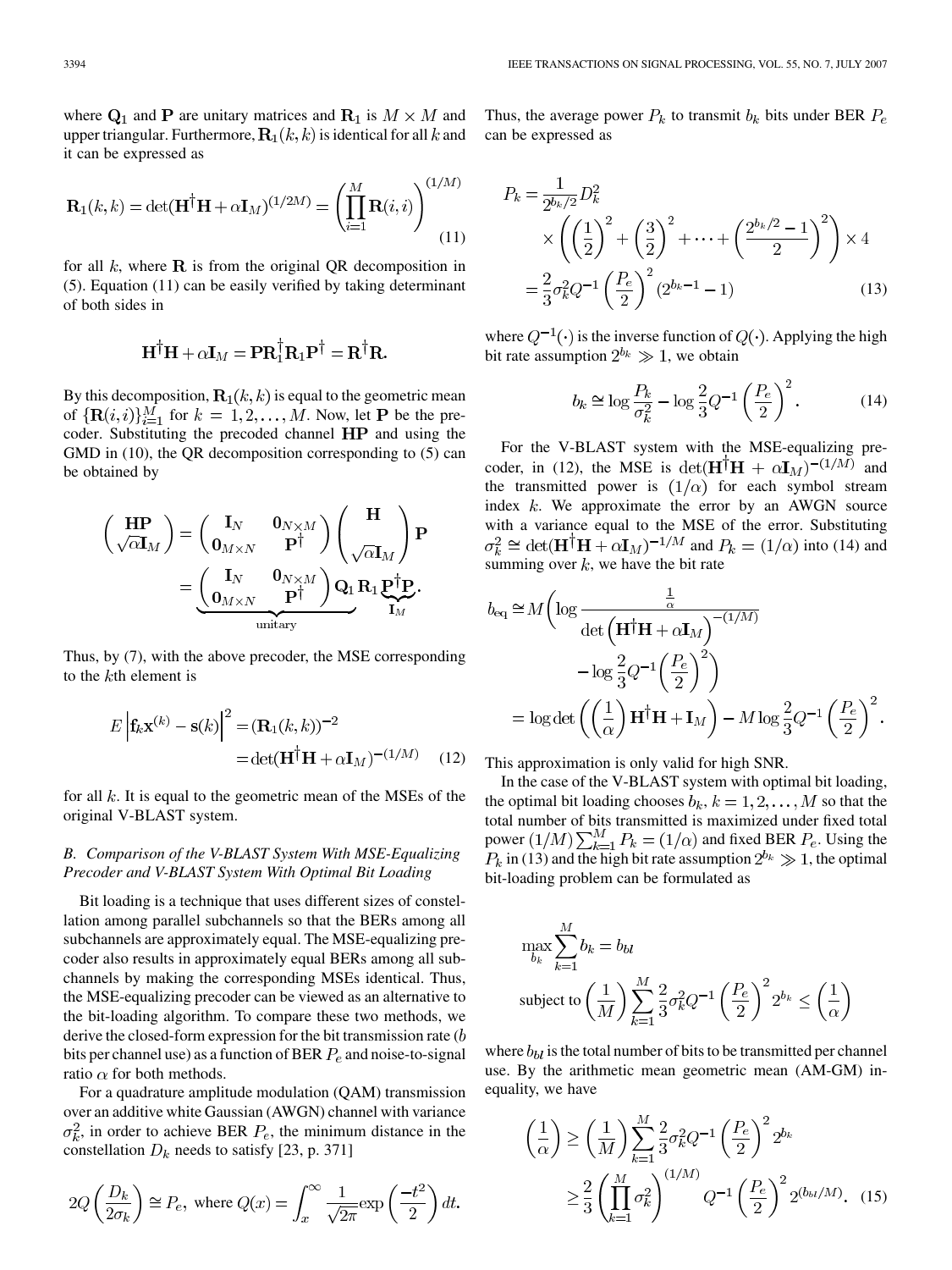Thus, the upperbound on the bit rate  $b_{bl}$  can be expressed as

$$
b_{bl} \le M \log \frac{\frac{1}{\alpha}}{\prod_{k=1}^{M} \sigma_k^2} - \log \frac{2}{3} Q^{-1} \left(\frac{P_e}{2}\right)^2.
$$
 (16)

Again, we approximate the error by an AWGN source with a variance equal to the MSE of the error. Substituting the MSE of the V-BLAST system  $\sigma_k^2 \cong (\mathbf{R}(k,k))^{-2}$  obtained from (7) into the above equation and using the equality in (11), one can obtain

$$
b_{bl} \leq M \left( \log \frac{\frac{1}{\alpha}}{\left( \prod_{k=1}^{M} (\mathbf{R}(k, k))^{-2} \right)^{(1/M)}} - \log \frac{2}{3} Q^{-1} \left( \frac{P_e}{2} \right)^2 \right)
$$
  
= log det  $\left( \left( \frac{1}{\alpha} \right) \mathbf{H}^{\dagger} \mathbf{H} + \mathbf{I}_M \right) - M \log \frac{2}{3} Q^{-1} \left( \frac{P_e}{2} \right)^2$   
=  $b_{eq}$ .

The upperbound is equal to the bit rate of the MSE-equalizing method  $b_{eq}$ . It can be achieved if and only if  $b_k$  satisfies

$$
b_k = \frac{b_{bl}}{M} + \log_2 \left(\prod_{j=1}^M \sigma_j^2\right)^{(1/M)} - \log_2 \sigma_k^2 \tag{17}
$$

for all  $k = 1, 2, ..., M$  so that the equality holds in (15). This requires that the right-hand side of the above equation is a positive integer for all  $k$ . In practice, optimality is therefore lost. Therefore, the BER performance of the system with the MSEequalizing precoder is better than that of the system with optimal bit loading. The discussion above is confined to using different sizes of QAM constellations. However, for bit loading, using coding and a combination of different constellations, it is not clear whether the MSE-equalizing precoder has better BER performance than bit loading.

# *C. Comparison of V-BLAST System With MSE-Equalizing Precoder and SVD-Based System With Optimal Bit Loading*

In this subsection, the SVD-based system with optimal bit loading [16] is compared to the V-BLAST system with MSEequalizing precoder by similar analysis as in Section IV-B. The channel matrix  $H$  can be decomposed by the following SVD  $H = U \Lambda V^{\dagger}$ , where U and V are unitary and  $\Lambda$  is positive real diagonal. By letting V be the precoder and  $U^{\dagger}$  be the postfilter, the channel can be converted into parallel SISO channels with channel gain  $\Lambda(k, k)$ , and unit noise variance for  $k =$  $1, 2, \ldots, M$ . We can apply an LMMSE estimator

$$
\frac{\mathbf{\Lambda}(k,k)}{(\mathbf{\Lambda}(k,k))^2 + \alpha}
$$

to the  $k$ th SISO channel and the corresponding MSE becomes  $((\mathbf{\Lambda}(k,k))^2 + \alpha)^{-1}$ . Again, approximating the error by an AWGN source and substituting the above MSE for  $\sigma_k^2$  in (16), we obtain

$$
b_{\text{svd}} \leq M \left( \log \frac{\frac{1}{\alpha}}{\prod_{k=1}^{M} ((\mathbf{\Lambda}(k,k))^{2} + \alpha)^{-(1/M)}} - \log \frac{2}{3} Q^{-1} \left( \frac{P_e}{2} \right)^{2} \right)
$$
  
=  $\log \det \left( (\frac{1}{\alpha}) \mathbf{H}^{\dagger} \mathbf{H} + \mathbf{I}_{M} \right) - M \log \frac{2}{3} Q^{-1} \left( \frac{P_e}{2} \right)$   
=  $b_{\text{eq}}$ .

This bound is achievable if and only if (17) can be satisfied. This requires that the right-hand side of (17) be a positive integer for all  $k$ . In practice, optimality is therefore lost. The above upperbound is, however, identical to the bit rate of the V-BLAST system with the MSE-equalizing precoder derived in Section IV-B. Therefore, the V-BLAST system with the MSE-equalizing precoder has better BER performance than the SVD-based optimal bit loading system. Again, the above discussion is confined to bit loading using different sized QAM constellations. For bit loading using coding and a combination of different constellations, it is not clear whether the V-BLAST system with the MSE-equalizing precoder still has better performance than the SVD scheme with bit loading. Also, this analysis is based on the assumption that there is no error propagation. Error propagation degrades the performance of the V-BLAST-based system while the SVD scheme has no such problems.

## *D. Power Loading Precoder for V-BLAST System*

The powerloading precoder has been proposed with the MSEequalizing precoder in both [4] and [6]. After the MSE-equalizing precoder is applied, the MSE in (12) can be further minimized by adding another precoder  $\bf{F}$  as indicated in Fig. 4. The optimization problem can be written as

$$
\min_{\mathbf{tr}(\mathbf{F}\mathbf{F}^{\dagger}) \leq M} \det \left(\mathbf{F}^{\dagger} \mathbf{H}^{\dagger} \mathbf{H} \mathbf{F} + \alpha \mathbf{I}_M\right)^{-(1/M)} \tag{18}
$$

where the constraint ensures that the average transmitted power is  $(1/\alpha)$ . To find this optimal precoder, we first compute the following SVD of the channel  $H = U \Lambda V^{\dagger}$ , where U and V are unitary and  $\Lambda$  is  $M \times M$  and diagonal. Without loss of generality, this precoder can be expressed as  $\mathbf{F} = \mathbf{V}\mathbf{\Gamma}$ , where  $\Gamma$  is an arbitrary  $M \times M$  matrix. Thus, the power constraint can be rewritten as  $\text{tr}(\mathbf{FF}^{\dagger}) = \text{tr}(\mathbf{IT}^{\dagger}) \leq M$ . Substituting the precoded channel  $HVT^{\dagger}$  into the MSE in (12) and applying the SVD, we obtain

 $\overline{2}$ 

$$
E\left|\mathbf{f}_k \mathbf{x}^{(k)} - \mathbf{s}(k)\right|^2
$$
  
= det  $(\mathbf{\Gamma}^{\dagger} \mathbf{\Lambda}^{\dagger} \mathbf{\Lambda} \mathbf{\Gamma} + \alpha \mathbf{I}_M)^{-(1/M)}$   
= det  $(\mathbf{\Lambda} \mathbf{\Gamma} \mathbf{\Gamma}^{\dagger} \mathbf{\Lambda}^{\dagger} + \alpha \mathbf{I}_N)^{-(1/M)}$   
 $\geq \left(\prod_{i=1}^M (\mathbf{\Gamma} \mathbf{\Gamma}^{\dagger})(i,i)(\mathbf{\Lambda}(i,i))^2 + \alpha\right)^{-(1/M)}$ . (19)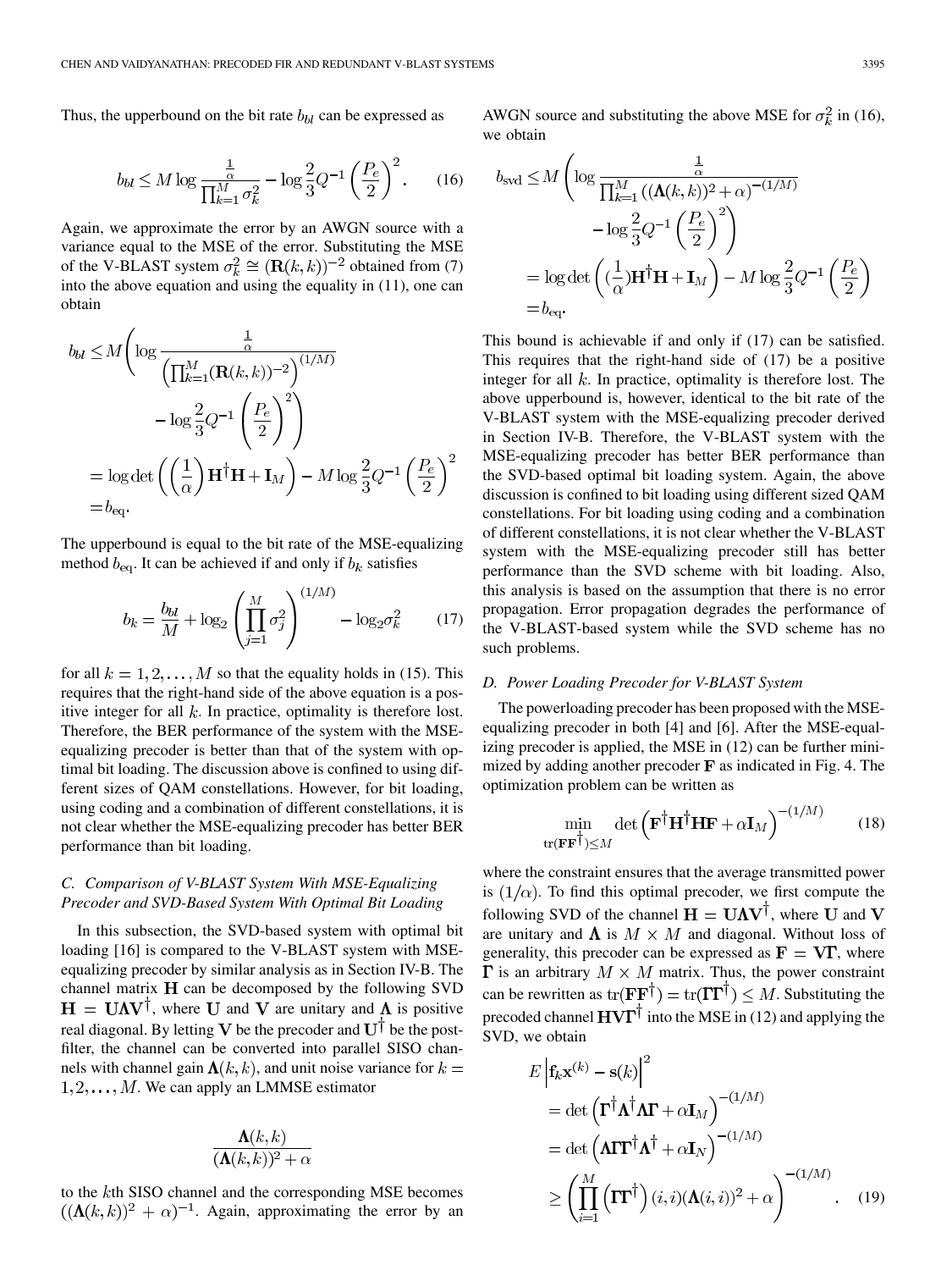The Hadamard's inequality is used to obtain the last inequality [22]. Define  $\mathbf{I} \mathbf{I} \mathbf{I}^{\dagger} = \mathbf{\Phi}$ . The equality holds if and only if  $\mathbf{\Phi}$ is a diagonal matrix. For any  $\Phi$  which satisfies the power constraint  $tr(\mathbf{\Phi}) = tr(\mathbf{\Gamma} \mathbf{\Gamma}^{\dagger}) \leq M$ , the diagonal matrix also satisfies the power constraint because it has the same trace. Moreover, this diagonal matrix has smaller MSE as shown in (19). Therefore, to minimize the MSE,  $\Phi$  must be a diagonal matrix. The diagonal elements of the diagonal matrix  $\Phi$  can be found by solving the following problem:

$$
\max_{\mathbf{\Phi}(i,i)>0} \prod_{i=1}^{M} (\mathbf{\Phi}(i,i)(\mathbf{\Lambda}(i,i))^2 + \alpha)
$$
\nsubject to 
$$
\sum_{i=1}^{M} \mathbf{\Phi}(i,i) = M.
$$
\n(20)

One can solve this by the Lagrange multiplier method and obtain

$$
\Phi(i,i) = \left(a - \frac{\alpha}{(\Lambda(i,i))^2}\right)^+
$$

where *a* is a positive real number so that  $(1/M)\sum_{i=1}^{M} \Phi(i,i) =$ . The solution is precisely the water filling method. This matrix diagonal  $\Phi$  can be simply implemented by choosing a diagonal  $\Gamma$  so that

$$
\Gamma(i,i) = \sqrt{\Phi(i,i)}.
$$
\n(21)

The overall powerloading precoder is  $\mathbf{F} = \mathbf{V}\mathbf{\Gamma}$ . It is the precoder which minimizes the MSE after the MSE-equalizing precoder in Section A is used. It allocates different transmitted power on each eigenmode of the channel matrix according to the SNR. The eigenmode with higher SNR gets larger transmitted power. The SVD-based system in Section IV-C can also apply powerloading [16]. The comparison of these two systems with powerloading is similar to the comparison performed in Section IV-C. The V-BLAST system with both MSE-equalizing and powerloading precoder still has a better bit-rate performance than the SVD-based system with both bit loading and power loading. The performances of the power-loading precoder are demonstrated in Section VII.

## *E. Capacity Losslessness of the UCD System*

The capacity losslessness of the UCD system has been first proved by Jiang *et al.* in [4]. In Section III, we have discussed the capacity of the V-BLAST system. The UCD system is a V-BLAST system with the MSE-equalizing precoder  $P$  discussed in Section IV-A and the powerloading precoder  $V\Gamma$  discussed in Section IV-D. By substituting the precoded channel  $HV\Gamma P$  into the capacity of the V-BLAST system in (8), we have

$$
C_{\text{ucd}} = \log \det \left( \mathbf{P}^{\dagger} \mathbf{\Gamma}^{\dagger} \mathbf{V}^{\dagger} \mathbf{H}^{\dagger} \mathbf{H} \mathbf{V} \mathbf{\Gamma} \mathbf{P} \frac{1}{\alpha} + \mathbf{I}_M \right)
$$

$$
= \log \det \left( \mathbf{\Gamma}^{\dagger} \mathbf{\Lambda}^{\dagger} \mathbf{\Lambda} \mathbf{\Gamma} \frac{1}{\alpha} + \mathbf{I}_M \right).
$$

Since  $V\Gamma$  is the solution to the optimization problem in (18), the capacity can also be expressed as

$$
C_{\text{ucd}} = \max_{(1/M)\text{tr}(\mathbf{FF}^{\dagger})=1} \log \det \left(\mathbf{F}^{\dagger} \mathbf{H}^{\dagger} \mathbf{H} \mathbf{F} \left(\frac{1}{\alpha}\right) + \mathbf{I}_M\right)
$$
  
= 
$$
\max_{(1/M)\text{tr}(\mathbf{FF}^{\dagger})=1} \log \det \left(\mathbf{H} \mathbf{F} \mathbf{F}^{\dagger} \mathbf{H}^{\dagger} \frac{1}{\alpha} + \mathbf{I}_N\right)
$$
  
= 
$$
\max_{(1/M)\text{tr}(\mathbf{R}_s) = (1/\alpha)} \log \det \left(\mathbf{H} \mathbf{R}_s \mathbf{H}^{\dagger} + \mathbf{I}_N\right)
$$
  
= 
$$
C_{\text{mimo}},
$$
 (22)

where  $C_{\text{mimo}}$  is defined in (9). This shows that the capacity is preserved after converting the MIMO channel into  $M$  parallel SISO channels by the UCD system as shown first in [4]. Moreover, these  $M$  parallel SISO channels have identical MSE. This means that we can use the same constellation and the same coding technique on every SISO channel separately.

# V. PRECODED FIR V-BLAST FOR FREQUENCY-SELECTIVE MIMO CHANNELS

In this section, the V-BLAST system and the UCD system are generalized to the case of the frequency-selective MIMO channel  $H(z)$ . The FIR MMSE DFE for frequency-selective MIMO channels and the corresponding MSE-equalizing precoder are derived.

## *A. FIR DFE for Frequency-Selective MIMO Channels*

The FIR MMSE DFE for frequency-selective MIMO channels has been introduced first by Al-Dhahir and Sayed [12]. We briefly derive it in a simpler way. The input–output relation of the frequency-selective MIMO channel can be expressed as

$$
\mathbf{x}_{i} = \sum_{k=0}^{L} \mathbf{H}_{k} \mathbf{s}_{i-k} + \mathbf{v}_{i}
$$
 (23)

where  $s_i$  is the  $M \times 1$  transmitted signal,  $H(z) = H_0 + H_1 z^{-1} +$  $\cdots$  +  $H_L z^{-L}$  is the Lth order  $N \times M$  frequency-selective MIMO channel,  $v_i$  is the  $N \times 1$  channel noise, and  $x_i$  is the  $N \times 1$  received signal. Furthermore, we assume the following statistics:

$$
E\left(\begin{array}{c} \mathbf{s}_i \\ \mathbf{v}_i \end{array}\right) \left(\begin{array}{c} \mathbf{s}_j \\ \mathbf{v}_j \end{array}\right)^{\dagger} = \delta(i-j) \left(\begin{array}{cc} \frac{1}{\alpha} \mathbf{I}_M & \mathbf{0}_{M \times N} \\ \mathbf{0}_{N \times M} & \mathbf{I}_N \end{array}\right)
$$

and  $s_i$  and  $v_i$  are zero-mean. Let d be the order of the FIR DFE and  $\Delta$  be the decision delay. At time i, the FIR DFE decodes  $\mathbf{s}_{i-\Delta}$  based on the observed received signals  $\mathbf{x}_i, \mathbf{x}_{i-1}, \dots, \mathbf{x}_{i-d}$ along with the previous decoded signals  $s_{i-\Delta-1}, s_{i-\Delta-2}, \ldots$ Again, we assume that the previous signals are correctly decoded. The observed received signals can be expressed as

 $\ddot{\phantom{a}}$ 

$$
\begin{pmatrix} \mathbf{x}_i \\ \mathbf{x}_{i-1} \\ \vdots \\ \mathbf{x}_{i-d} \end{pmatrix} = \mathbf{H}_T \begin{pmatrix} \mathbf{s}_i \\ \mathbf{s}_{i-1} \\ \vdots \\ \mathbf{s}_{i-d-L} \end{pmatrix} + \begin{pmatrix} \mathbf{v}_i \\ \mathbf{v}_{i-1} \\ \vdots \\ \mathbf{v}_{i-d} \end{pmatrix}
$$
(24)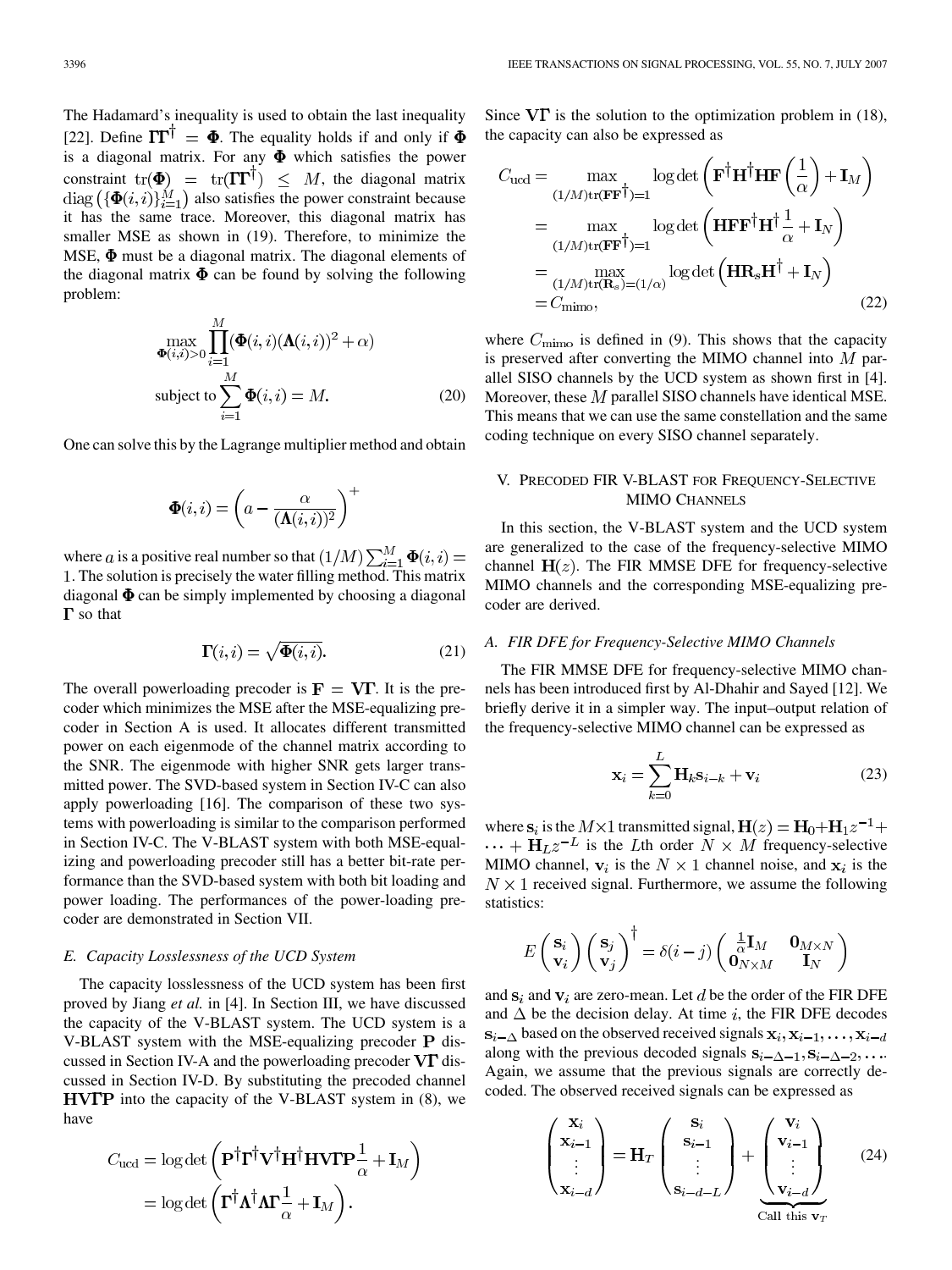where  $H_T$  is a  $(d+1)N \times (d+L+1)M$  block Toeplitz matrix defined as

$$
\mathbf{H}_T = \begin{pmatrix} \mathbf{H}_0 & \mathbf{H}_1 & \dots & \mathbf{H}_L & \mathbf{0} & \dots & \mathbf{0} \\ \mathbf{0} & \mathbf{H}_0 & \mathbf{H}_1 & \dots & \mathbf{H}_L & \mathbf{0} & \vdots \\ \vdots & \vdots & \ddots & \vdots & \ddots & \vdots \\ \mathbf{0} & \dots & \mathbf{0} & \mathbf{H}_0 & \mathbf{H}_1 & \dots & \mathbf{H}_L \end{pmatrix} . \quad (25)
$$

One can move all of the available information including the received signals and the previous decoded symbol  $s_{i-\Delta-1}, s_{i-\Delta-2}, \ldots, s_{i-d-L}$  to the left side and obtain

$$
\underbrace{\begin{pmatrix} \mathbf{x}_i \\ \mathbf{x}_{i-1} \\ \vdots \\ \mathbf{x}_{i-d} \end{pmatrix}}_{\text{Call this } \mathbf{x}_T} - \mathbf{H}_{T2} \underbrace{\begin{pmatrix} \mathbf{s}_{i-\Delta-1} \\ \mathbf{s}_{i-\Delta-2} \\ \vdots \\ \mathbf{s}_{i-d-L} \end{pmatrix}}_{\text{Call this } \mathbf{s}_T} = \mathbf{H}_{T1} \underbrace{\begin{pmatrix} \mathbf{s}_i \\ \mathbf{s}_{i-1} \\ \vdots \\ \mathbf{s}_{i-\Delta} \end{pmatrix}}_{\text{Call this } \mathbf{s}_T} + \mathbf{v}_T \tag{26}
$$

where

$$
H_{T1} = H_T(:, 1 : (\Delta + 1)M)
$$
, and  
\n $H_{T2} = H_T(:, M(\Delta + 1) + 1 : \text{end}).$ 

Since  $x_T$  is known, it reduces to the block channel V-BLAST system discussed in Section III except only the bottom  $M$  elements of  $s_T$ , namely  $s_{i-\Delta}$  need to be decoded instead of decoding the whole vector. This can be accomplished by using the same scheme in Fig. 1 but keeping only M instead of  $M(\Delta+1)$ LMMSE estimators to decode  $s_{i-\Delta}$ . To compute the LMMSE estimators, we first compute the following variation of the QR decomposition:

$$
\begin{pmatrix} \mathbf{H}_{T1} \\ \sqrt{\alpha} \mathbf{I}_{(\Delta+1)M} \end{pmatrix} = \mathbf{Q}_T \begin{pmatrix} \times \\ \mathbf{0}_{M \times \Delta M} & \mathbf{R}_T \end{pmatrix} \tag{27}
$$

where  $\times$  denotes irrelevant terms,  $\mathbf{Q}_T$  is unitary, and  $\mathbf{R}_T$  is  $M \times$  $M$  upper triangular with positive diagonal elements. Since only the bottom  $M$  elements need to be decoded, only the bottom  $M$ rows need to be upper triangular. By similar techniques used to derive (6), the LMMSE estimator of the kth element of  $s_{i-\Delta}$ can be expressed as  $f_k \mathbf{x}_T^{(k)}$ , where

$$
\mathbf{x}_T^{(k)} = \mathbf{x}_T - \sum_{m=k+1}^M \mathbf{H}_{T1}(:,\Delta M + m)\hat{\mathbf{s}}_{i-\Delta}(m)
$$
  

$$
\mathbf{f}_k = (\mathbf{R}_T(k,k))^{-1}(\mathbf{Q}_T(1:(d+1)N,\Delta M + k))^{\dagger}
$$

By the same argument as for  $(7)$ , the MSE of the  $k$ th element can be expressed as

$$
E\left|\mathbf{s}_{i-\Delta}(k)-\mathbf{f}_k\mathbf{x}_T^{(k)}\right|^2 = (\mathbf{R}_T(k,k))^{-2}.
$$
 (28)

The FIR DFE method is schematically shown in Fig. 5. The time-domain feedback block cancels the interference from the previous decoded vectors  $\{s_k\}_{k\leq i-\Delta}$  as shown in (26). This is the decision feedback in the time domain. The V-BLAST block performs the LMMSE estimations and cancels the interference from the decoded symbols transmitted by other antennas. This can be viewed as the decision feedback in the spatial domain.



Fig. 5. FIR DFE for frequency-selective MIMO channels.

## *B. MSE-Equalizing Precoder for the FIR DFE*

For the MIMO frequency-selective channels, we now focus on the precoder which forces the transmitted symbol streams to have identical MSEs. In Fig. 6, this MSE-equalizing precoder  $P_T$  is used in the transmitter. From (28), the MSE is related to the diagonal elements of  $\mathbf{R}_T$ . Hence, our goal is to find a unitary precoder so that the matrix  $\mathbf{R}_T$  has identical diagonal elements. It can be obtained by the following GMD:

$$
\mathbf{R}_T = \mathbf{Q}_{T1} \mathbf{R}_{T1} \mathbf{P}_T^{\dagger} \tag{29}
$$

where  $\mathbf{Q}_{T1}$  and  $\mathbf{P}_T$  are unitary, and  $\mathbf{R}_{T1}$  is an upper triangular matrix with

$$
\mathbf{R}_{T1}(k,k) = |\mathbf{R}_T^\dagger \mathbf{R}_T|^{(1/2M)} = \left(\prod_{i=1}^M \mathbf{R}_T(i,i)\right)^{(1/M)}
$$
  
for  $k = 1, 2, ..., M$ .

Let the unitary matrix  $P_T$  be the precoder. The equivalent channel becomes  $H(z)P_T$  and the corresponding block Toeplitz matrix defined in (25) becomes

$$
\mathbf{H}_T \cdot \mathrm{diag}\{\mathbf{P}_T, \mathbf{P}_T, \ldots, \mathbf{P}_T\}.
$$

Therefore, after precoded by  $P_T$ , the submatrix of  $H_T$ ,  $H_{T1}$  becomes  $H_{T1}P_{Td}$ , where  $P_{Td} = \text{diag}\{P_T, P_T, \dots, P_T\}$ . Now we can write

$$
\begin{pmatrix}\n\mathbf{H}_{T1}\mathbf{P}_{Td} \\
\sqrt{\alpha}\mathbf{I}_{(\Delta+1)M}\n\end{pmatrix} = \begin{pmatrix}\n\mathbf{I} & \mathbf{0} \\
\mathbf{0} & \mathbf{P}_{Td}^{\dagger}\n\end{pmatrix} \begin{pmatrix}\n\mathbf{H}_{T1} \\
\sqrt{\alpha}\mathbf{I}_{(\Delta+1)M}\n\end{pmatrix} \mathbf{P}_{Td}
$$

and substitute for  $\mathbf{H}_{T1}$  from (27) with  $\mathbf{R}_T$  as in (29). The result is

$$
\begin{aligned} &\begin{pmatrix}\n\mathbf{H}_{T1}\mathbf{P}_{Td} \\
\sqrt{\alpha}\mathbf{I}_{(\Delta+1)M}\n\end{pmatrix} \\
&= \begin{pmatrix}\n\mathbf{I} & \mathbf{0} \\
\mathbf{0} & \mathbf{P}_{Td}^{\dagger}\n\end{pmatrix} \mathbf{Q}_{T} \begin{pmatrix}\n\mathbf{X} \\
\mathbf{0} & \mathbf{Q}_{T1}\mathbf{R}_{T1}\mathbf{P}_{T}^{\dagger}\n\end{pmatrix} \mathbf{P}_{Td} \\
&= \underbrace{\begin{pmatrix}\n\mathbf{I} & \mathbf{0} \\
\mathbf{0} & \mathbf{P}_{Td}^{\dagger}\n\end{pmatrix} \mathbf{Q}_{T} \begin{pmatrix}\n\mathbf{I} & \mathbf{0} \\
\mathbf{0} & \mathbf{Q}_{T1}\n\end{pmatrix} \begin{pmatrix}\n\mathbf{X} \\
\mathbf{0} & \mathbf{R}_{T1}\n\end{pmatrix}}_{\text{unitary matrix}}.\end{aligned}
$$

Thus, after precoding by  $P_T$ , the triangular matrix in the decomposition becomes  $\mathbf{R}_{T1}$  which has identical diagonal elements obtained from the GMD in (29). The MSE becomes identical for  $1 \leq k \leq M$ 

$$
E\left|\mathbf{f}_k\mathbf{x}_T^{(k)} - \mathbf{s}_{i-\Delta}(k)\right|^2 = (\mathbf{R}_{T1}(k,k))^{-2}
$$

$$
= \left(\prod_{i=1}^M (\mathbf{R}_T(i,i))^{-2}\right)^{(1/M)}.\tag{30}
$$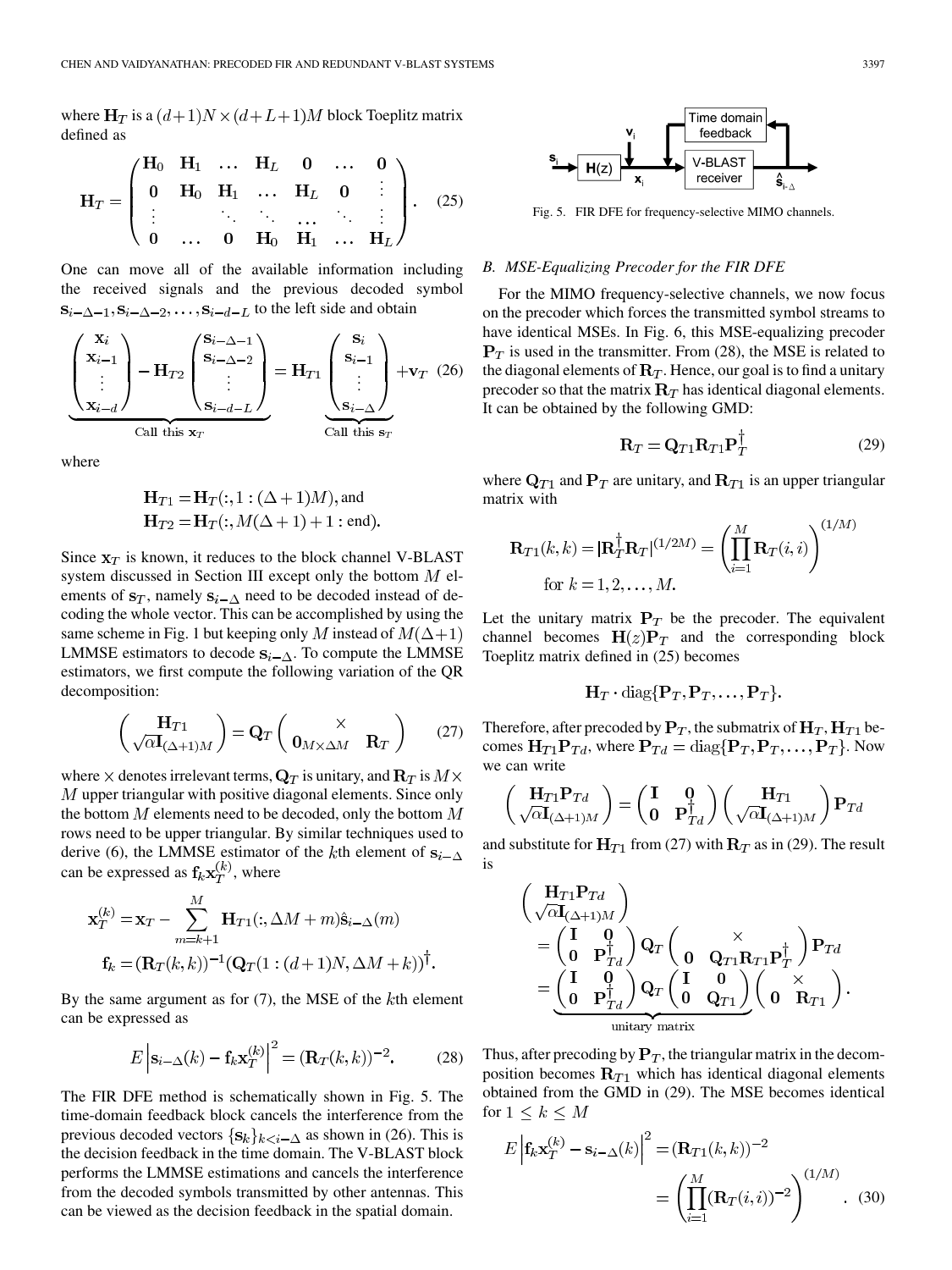

Fig. 6. Precoded FIR DFE for frequency-selective MIMO channels.

Therefore, the overall performance of the precoded V-BLAST system depends on the geometric mean of the diagonal elements of  $\mathbf{R}_T$  which is obtained from the decomposition of  $\mathbf{H}_{T1}$  in (27).

The MSE-equalizing precoder has been derived above. However, the optimal powerloading precoder as described in Section IV-D may not be easy to compute. The powerloading precoder replaces the Toeplitz matrix  $H_T$  in (24) with  $H_T F_T$ , where  $\mathbf{F}_T$  is a block Toeplitz matrix. The SVD technique of Section IV-D is not applicable anymore because of the restricted structure of  $\mathbf{F}_T$ .

## VI. PRECODED REDUNDANT V-BLAST FOR FREQUENCY-SELECTIVE MIMO CHANNELS

In this section, we generalize the precoded V-BLAST system for frequency-selective MIMO channels by using precoders to introduce redundancy. In the previous section, the frequency-selective MIMO channel is equalized by the FIR DFE. In the block V-BLAST systems discussed in Section III, the error propagations only exist within one block. However, the error propagations in FIR DFE system might last forever because of the time-domain feedback. This degrades the BER performance. One way to solve this is by introducing the error-control codes which correct the symbol before it is fed back. Another way is by converting frequency-selective MIMO channels into block MIMO channels by inserting redundancy, such as zero padding (ZP) or cyclic prefixing (CP). These two techniques both require inserting redundancy. In Section VII-A, simulations show that with the same amount of redundancy, the ZP- and CP-based systems have better performances than the FIR-based systems with channel coding.

In this section, we discuss precoded V-BLAST systems with ZP or CP used in the transmitter. It will be shown that the complexity of computing the LMMSE estimators and the corresponding precoders in the precoded V-BLAST systems with CP can be significantly reduced if DFT matrices are further used to block diagonalize the channel matrix.

# *A. Precoded Zero-Padded V-BLAST for Frequency-Selective MIMO Channels*

The frequency-selective MIMO channel model is given in (23). Let  $N_p$  zero vectors be sent after every K symbol. That is, in  $K + N_p$  symbol durations, the following is transmitted:  $\{s_1, s_2, \ldots, s_K, 0_{M \times 1}, 0_{M \times 1}, \ldots, 0_{M \times 1}\}\.$  In order to prevent the contamination from the previous block, one must choose  $N_p \geq L$ . The input–output relation of the system can be expressed as



Note that as long as  $N_p \geq L$ , the input–output relation will not be affected even if we choose a larger value for  $N_p$ . This is because the extra zero padding only creates extra zeros in the end of the received block. These extra zeros contain no information about the symbols and should be discarded. The input–output relation reduces to a block MIMO channel. The V-BLAST receiver and the corresponding MSE-equalizing and power-loading precoders discussed in Sections III and IV can also be applied in this case. This system is schematically shown in Fig. 7. To compute the LMMSE estimators and the corresponding MSE-equalizing precoder, we first compute the following GMD:

$$
\begin{pmatrix} \mathbf{H}_p \\ \sqrt{\alpha} \mathbf{I}_{KM} \end{pmatrix} = \mathbf{Q}_p \mathbf{R}_p \mathbf{P}_p^{\dagger} \tag{31}
$$

where  $\mathbf{Q}_p$  and  $\mathbf{P}_p$  are unitary and  $\mathbf{R}_p$  is an upper triangular matrix with

$$
\mathbf{R}_{p}(j,j) = \det\left(\mathbf{H}_{p}^{\dagger}\mathbf{H}_{p} + \alpha \mathbf{I}_{KM}\right)^{(1/2KM)}
$$
for  $j = 1, 2, ..., KM$ .

By similar derivation as for (6), the LMMSE estimator of the *k*th element of  $s_p$  can be expressed as  $f_k x_p^{(k)}$ , where

$$
\mathbf{x}_p^{(k)} = \mathbf{x}_p - \sum_{m=k+1}^{KM} \mathbf{H}_p(:,m)\mathbf{s}_p(m)
$$
  

$$
\mathbf{f}_k = (\mathbf{R}_p(k,k))^{-1} (\mathbf{Q}_p(1:KN,k))^{\dagger}.
$$

By similar derivation as for (7), the MSE corresponding to the th symbol can be expressed as

$$
E\left|\mathbf{s}_p(k)-\mathbf{f}_k\mathbf{x}_p^{(k)}\right|^2 = (\mathbf{R}_p(k,k))^{-2}
$$
  
= det  $\left(\mathbf{H}_p^{\dagger}\mathbf{H}_p + \alpha \mathbf{I}_{KM}\right)^{-(1/M)}$ .

By the same derivation as in Section IV-D, the symbol MSE can be further minimized to

$$
\min_{(1/KM)\text{tr}\left(\mathbf{F}_p\mathbf{F}_p^{\dagger}\right)=1}\det\left(\mathbf{F}_p^{\dagger}\mathbf{H}_p^{\dagger}\mathbf{H}_p\mathbf{F}_p+\alpha\mathbf{I}_{KM}\right)^{-(1/M)}
$$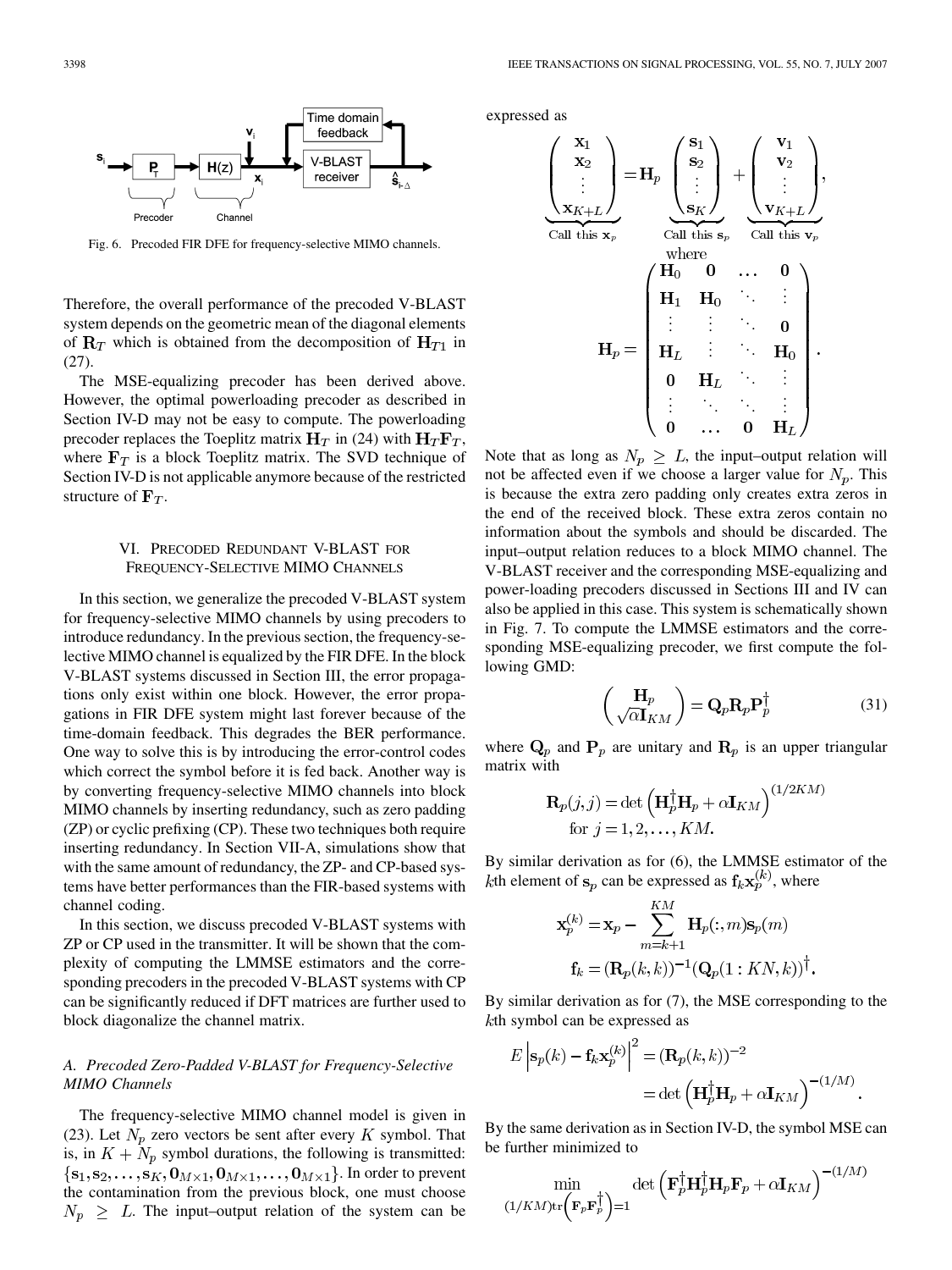

Fig. 7. Precoded ZP V-BLAST system for frequency-selective MIMO channels.

by the powerloading precoder. However, in the GMD algorithm, the SVD of the matrix has to be computed first [11]. The block size  $K$  is often large in order to keep the bandwidth expansion ratio

$$
\frac{(K+N_p)}{K}
$$

close to unity. Therefore, the size of the matrix to be decomposed in (31) which is equal to  $(2K + N_p)N \times KM$  is often large. Thus, the SVD requires large amounts of computation. The use of cyclic prefix solves this problem as shown next.

# *B. Precoded Cyclic-Prefixed V-BLAST for Frequency-Selective MIMO Channels*

The frequency-selective MIMO channel can also be converted into a block channel by using cyclic prefixing instead of ZP. In this case, the equivalent block channel matrix is block circulant. Using this property, the channel can be block diagonalized to reduce the computations for the GMD algorithm. Let  $N_p$  be the length of the cyclic prefix sent before K symbols. That is, the following symbols are transmitted in a  $(K+N_p)$ -long symbol period:

$$
\{\underbrace{\mathbf{s}_{K-N_p+1},\mathbf{s}_{K-Np+2},\ldots,\mathbf{s}_{K}}_{\text{CP}},\mathbf{s}_0,\mathbf{s}_1,\ldots,\mathbf{s}_{K}\}.
$$

At the receiver, the cyclic prefix part is discarded because it is contaminated by the response of the previous block. In order to prevent further contamination from the previous block, one must choose  $N_p \geq L$ . The input–output relation of the system can be expressed as

 $\mathbb{Z}^2$ 

$$
\begin{pmatrix}\n\mathbf{x}_1 \\
\mathbf{x}_2 \\
\vdots \\
\mathbf{x}_K\n\end{pmatrix} = \mathbf{H}_c \begin{pmatrix}\n\mathbf{s}_1 \\
\mathbf{s}_2 \\
\vdots \\
\mathbf{s}_K\n\end{pmatrix} + \begin{pmatrix}\n\mathbf{v}_1 \\
\mathbf{v}_2 \\
\vdots \\
\mathbf{v}_K\n\end{pmatrix}
$$
\ncall this  $\mathbf{x}_p$ 

\ncall this  $\mathbf{s}_p$  call this  $\mathbf{v}_p$ 

\nwhere

\n
$$
\mathbf{H}_c = \begin{pmatrix}\n\mathbf{H}_0 & \mathbf{0} & \mathbf{0} & \mathbf{H}_L & \dots & \mathbf{H}_1 \\
\mathbf{H}_1 & \mathbf{H}_0 & \mathbf{0} & \dots & \vdots \\
\vdots & \mathbf{H}_1 & \ddots & \ddots & \ddots & \mathbf{H}_L \\
\mathbf{H}_L & \vdots & \ddots & \ddots & \mathbf{0} \\
\mathbf{0} & \ddots & \ddots & \mathbf{H}_0 & \mathbf{0} \\
\vdots & \mathbf{0} & \mathbf{H}_L & \dots & \mathbf{H}_1 & \mathbf{H}_0\n\end{pmatrix}.
$$

Note that as long as  $N_p \geq L$ , the input–output relation will not be affected even if we choose a larger value for  $N_p$ . This is because the extra cyclic prefix will be discarded at the receiver as well. The input–output relation is reduced to a block MIMO channel. The V-BLAST receiver and the corresponding optimal precoder as in Sections III and IV can be applied. This system is schematically shown in Fig. 8. By the same derivation as in Sections III and IV, the coefficients of the LMMSE estimators and the corresponding MSE-equalizing precoder can be obtained by the following GMD:

$$
\begin{pmatrix} \mathbf{H}_c \\ \sqrt{\alpha} \mathbf{I}_{KM} \end{pmatrix} = \mathbf{Q}_c \mathbf{R}_c \mathbf{P}_c^{\dagger}
$$

where  $\mathbf{Q}_c$  and  $\mathbf{P}_c$  are unitary, and  $\mathbf{R}_c$  is an upper triangular matrix with

$$
\mathbf{R}_c(j,j) = \left(\det(\mathbf{H}_c^{\dagger} \mathbf{H}_c + \alpha \mathbf{I}_{KM})\right)^{(1/2KM)}
$$
  
for  $k = 1, 2, ..., KM$ .

To reduce the computation for the SVD in the GMD algorithm, one can take advantage of the block circulant structure of the matrix  $H_c$ . Because of the block circulant property, the matrix  $H_c$  can be block-diagonalized by

$$
\underbrace{(\mathbf{W}_K \otimes \mathbf{I}_N)}_{\text{Call this } \boldsymbol{\Phi}_K^{(N)}} \mathbf{H}_c \underbrace{(\mathbf{W}_K \otimes \mathbf{I}_M)^{\dagger}}_{\text{Call this } \boldsymbol{\Phi}_K^{(M)\dagger}} = \underbrace{\text{diag}\{\hat{\mathbf{H}}_1, \hat{\mathbf{H}}_2, \dots, \hat{\mathbf{H}}_K\}}_{\text{Call this } \mathbf{H}_d}
$$

where  $W_K$  is the  $K \times K$  DFT matrix defined as

$$
\mathbf{W}_K(n,m) = \frac{1}{\sqrt{K}} e^{j(2\pi/K)(n-1)(m-1)},
$$
  
for  $n, m = 1, 2, ..., K$ ,  
and  $\hat{\mathbf{H}}_k = \frac{1}{\sqrt{K}} \sum_{n=0}^L \mathbf{H}_n e^{-j(2\pi/K)(k-1)n}$   
for  $k = 1, 2, ..., K$ .

By using the DFT matrices, we can block-diagonalize the matrix as  $\lambda$  and  $\pm$ 

$$
\begin{pmatrix}\n\mathbf{H}_c \\
\sqrt{\alpha}\mathbf{I}_{KM}\n\end{pmatrix} = \begin{pmatrix}\n\Phi_K^{(N)}\mathbf{H}_d\Phi_K^{(M)} \\
\sqrt{\alpha}\mathbf{I}_{KM}\n\end{pmatrix}
$$
\n
$$
= \begin{pmatrix}\n\Phi_K^{(N)}\mathbf{I} & \mathbf{0} \\
\mathbf{0} & \mathbf{I}_{KM}\n\end{pmatrix} \begin{pmatrix}\n\mathbf{H}_d \\
\sqrt{\alpha}\mathbf{I}_{KM}\n\end{pmatrix}
$$
\n
$$
= \begin{pmatrix}\n\Phi_K^{(M)} & \mathbf{0} \\
\mathbf{0} & \mathbf{I}_{KM}\n\end{pmatrix} \mathbf{I}
$$
\n
$$
= \begin{pmatrix}\n\Phi_K^{(N)\dagger} & \mathbf{0} \\
\mathbf{0} & \mathbf{I}_{KM}\n\end{pmatrix} \mathbf{I}
$$
\n
$$
\times \mathbf{H}_{\alpha d} \begin{pmatrix}\n(\Phi_K^{(M)} & \mathbf{0} \\
\mathbf{0} & \mathbf{I}_{KM}\n\end{pmatrix}
$$
\n
$$
\begin{pmatrix}\n\text{unitary} \\
\text{unitary}\n\end{pmatrix}
$$
\n(32)

ala la la

where

$$
\mathbf{H}_{\alpha d} = \text{diag}\{\mathbf{H}_{\alpha 1}, \mathbf{H}_{\alpha 2}, \dots, \mathbf{H}_{\alpha K}\}
$$

$$
\mathbf{H}_{\alpha k} = \begin{pmatrix} \hat{\mathbf{H}}_k \\ \sqrt{\alpha} \mathbf{I}_M \end{pmatrix}
$$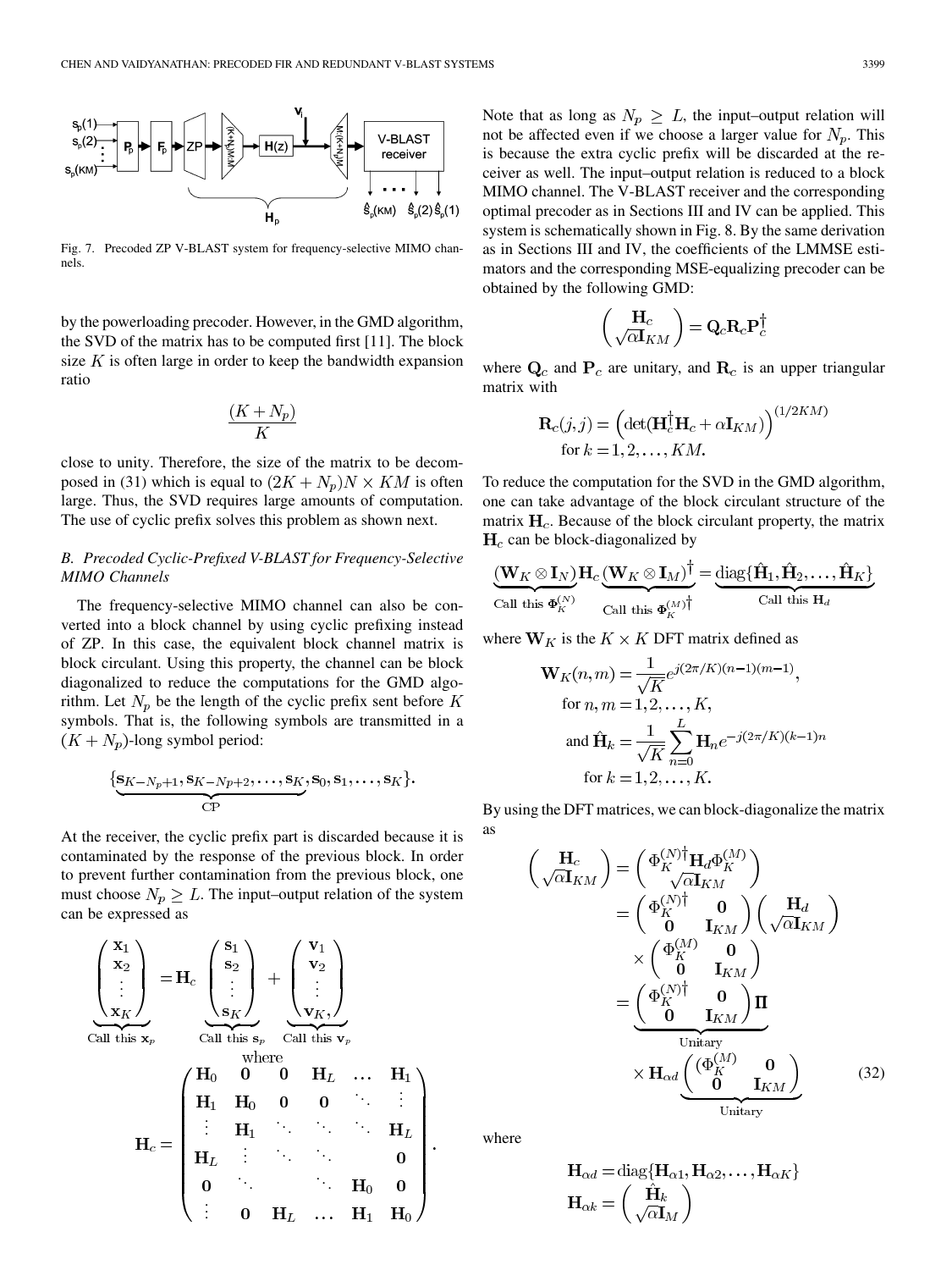

Fig. 8. Precoded CP V-BLAST system for the frequency-selective MIMO channels.

and  $\Pi$  is a permutation matrix chosen so that  $H_{\alpha d}$  is block diagonal. After the block diagonalization, the SVD of the block-diagonal matrix  $H_{\alpha d}$  can be obtained by computing the SVD of the diagonal submatrices  $H_{\alpha k}$ ,  $k = 1, 2, ..., K$  which is much easier to compute because of the smaller size. Substituting the SVD of  $\mathbf{H}_{\alpha d}$  into (32), the SVD of the original matrix is obtained. By block diagonalizing the matrix using DFT and the permutation, the complexity for the SVD in the GMD algorithm [11] can be greatly reduced. By similar derivation as for (6), the LMMSE estimator of the  $k$ th element of  $s_p$  can be expressed as  $f_k \mathbf{x}_p^{(k)}$ , where

$$
\mathbf{x}_p^{(k)} = \mathbf{x}_p - \sum_{m=k+1}^{KM} \mathbf{H}_c(:,m)\mathbf{s}_p(m)
$$
  

$$
\mathbf{f}_k = (\mathbf{R}_c(k,k))^{-1} (\mathbf{Q}_c(1:KN,k))^{\dagger}.
$$

By similar derivation as for (7), the MSE corresponding to the th symbol can be expressed as

$$
E\left|\mathbf{s}_p(k) - \mathbf{f}_k \mathbf{x}_p^{(k)}\right|^2 = (\mathbf{R}_c(k, k))^{-2}
$$

$$
= \det \left(\mathbf{H}_c^{\dagger} \mathbf{H}_c + \alpha \mathbf{I}_{KM}\right)^{-(1/M)}
$$

By the same argument as in Section IV-D, the symbol MSE can be further minimized by the power-loading precoder. The resulting MSE is

$$
\min_{(1/KM)\text{tr}\left(\mathbf{F}_c\mathbf{F}_c^{\dagger}\right)=1}\left(\det\left(\mathbf{F}_c^{\dagger}\mathbf{H}_c^{\dagger}\mathbf{H}_c\mathbf{F}_c+\alpha\mathbf{I}_{KM}\right)\right)^{-(1/KM)}
$$

To avoid the large amounts of computation spent in the SVD, we take advantage of the structure of the equivalent block channel matrix. By using CP, the channel matrix has been converted into a block circulant matrix  $H_c$ . Then, the circulant channel matrix has been further block-diagonalized by DFT and IDFT matrices. After the block diagonalization, we can use some permutations so that the corresponding matrix to be decomposed in (31) is also block diagonal. The SVD required in the GMD algorithm can thus be computed by performing the SVD on each diagonal submatrix independently. Since the sizes of the diagonal submatrices are much smaller, the complexity to compute these SVDs is small. The original SVD requires  $O(NM^2K^3)$  floating point operations but now the block-diagonalized SVD requires only  $O(NM^2K)$  [20]. By the low complexity of DFT matrices and the SVD of the diagonal submatrices, the complexity can thus be greatly reduced.

# *C. Precoded OFDM V-BLAST for Frequency-Selective MIMO Channels*

If the IDFT matrices  $\Phi_K^{(M)\dagger}$  and the DFT matrices  $\Phi_K^{(N)}$  are used in the transmitter and the receiver, the system with CP becomes an MIMO OFDM system. Then the input–output relation of the system becomes

$$
\Phi_K^{(N)}\mathbf{x}_p = \underbrace{\Phi_K^{(N)}\mathbf{H}_c\Phi_K^{(M)\dagger}}_{\mathbf{H}_d}\mathbf{s}_p + \underbrace{\Phi_K^{(N)}\mathbf{v}_p}_{\text{Call this }\mathbf{V}_p}
$$

It can be viewed as a block MIMO channel. Furthermore, because  $\Phi_K^{(N)}$  is unitary. Therefore, the precoded V-BLAST system can be obtained by the following GMD:

$$
\left(\begin{matrix}\mathbf{H}_d\\ \alpha\mathbf{I}_{KM}\end{matrix}\right)=\mathbf{Q}_d\mathbf{R}_d\mathbf{P}_d^\dagger
$$

where  $Q_d$  and  $P_d$  are unitary and  $R_d$  is an upper triangular matrix with the same diagonal elements. From the second equality<br>in (32),  $\begin{pmatrix} \mathbf{H}_c \\ \alpha \mathbf{I}_{KM} \end{pmatrix}$  and  $\begin{pmatrix} \mathbf{H}_d \\ \alpha \mathbf{I}_{KM} \end{pmatrix}$  are similar matrices. This in (32),  $\begin{pmatrix} 1 & -c \\ c & 1 \end{pmatrix}$  and  $\begin{pmatrix} 1 & -d \\ c & 1 \end{pmatrix}$  are similar matrices. This implies that  $R_c(k,k) = R_d(k,k)$  for and the precoded OFDM V-BLAST system and precoded CP V-BLAST system have the same performance. These two systems can be viewed as equivalent, because the precoded CP V-BLAST system has already multiplied the IDFT and DFT matrices in the precoder and the LMMSE estimators. There are no benefits implementing the DFT and IDFT matrices separately from the precoder and the LMMSE estimators. Therefore, we restrict attention to consider the precoded CP V-BLAST system in this paper.

## *D. Asymptotic Capacity Losslessness of Precoded CP V-blast*

In Section IV-E, we have discussed the capacity of the UCD system for block MIMO channel and mentioned that it is identical to the capacity of the MIMO channel. In this section, we derive the capacity of the precoded CP V-BLAST system based on the results in Section IV-E. Substituting the equivalent block channel  $H_c$  into (22), the capacity of the precoded OFDM V-BLAST system per channel use can be expressed as

$$
C_{cp} = \frac{1}{K + N_p}
$$
  
\n
$$
\times \max_{(1/KM)\text{tr}(\mathbf{R}_s) = (1/\alpha)} \log \det \left(\mathbf{H}_c \mathbf{R}_s^\dagger \mathbf{H}_c^\dagger + \mathbf{I}_{KN}\right)
$$
  
\n
$$
= \frac{1}{K + N_p}
$$
  
\n
$$
\times \max_{(1/KM)\text{tr}(\mathbf{R}_s) = (1/\alpha)} \log \det \left(\mathbf{H}_d \mathbf{R}_s^\dagger \mathbf{H}_d^\dagger + \mathbf{I}_{KN}\right).
$$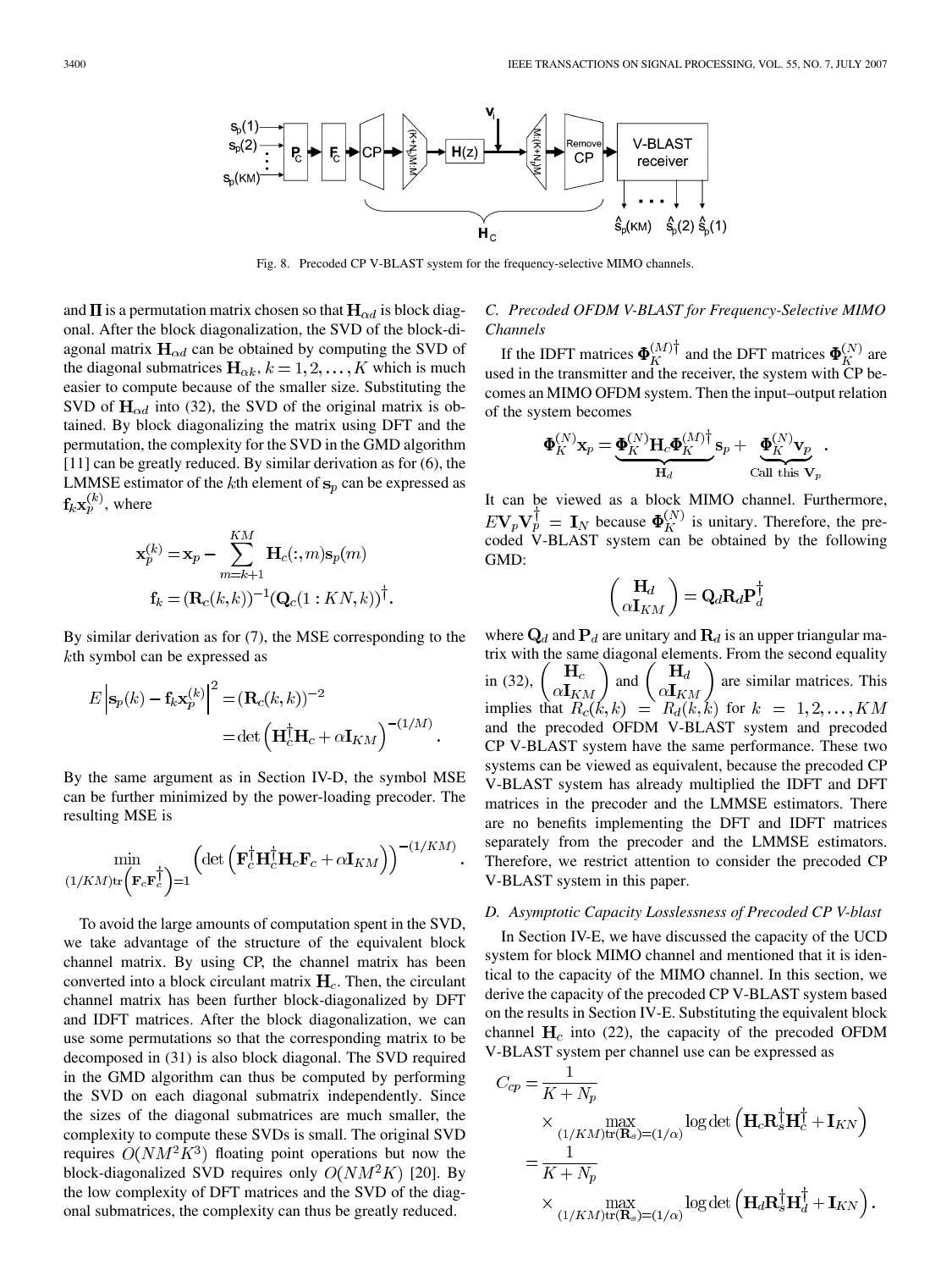Since  $H_d$  is block diagonal, the solution of  $R_s$  is also block diagonal because the off block-diagonal elements can only decrease the determinant. Letting  $\mathbf{R}_s = \text{diag}\{\mathbf{R}_1, \mathbf{R}_2, \dots, \mathbf{R}_K\},\$ the capacity can be further expressed as

$$
C_{cp} = \max_{\mathbf{R}_i} \sum_{i=1}^{K} \log \det \left( \mathbf{H}_i \mathbf{R}_i \mathbf{H}_i^\dagger + \mathbf{I}_N \right) \frac{1}{K + N_p}
$$
  
subject to 
$$
\frac{1}{KM} \sum_{i=1}^{K} \text{tr}(\mathbf{R}_i) = \frac{1}{\alpha}.
$$

 ${H<sub>i</sub>}$  are the DFT coefficients of the channel  $H(z)$ . They can be expressed as  $\mathbf{H}_i = \mathbf{H}(e^{j((2\pi/K)(i-1))})$  for  $i = 1, 2, \dots, K$ . Substituting this into the above equation and taking  $K \to \infty$ , the capacity becomes

$$
\lim_{K \to \infty} C_{cp}
$$
\n
$$
= \max_{\mathbf{R}(f)} \int_0^1 \log \det \left( \mathbf{H}(e^{j2\pi f}) \mathbf{R}(f) \mathbf{H}^\dagger(e^{j2\pi f}) + \mathbf{I}_N \right) df
$$
\n
$$
\text{subject to } \left( \frac{1}{M} \right) \int_0^1 \text{tr}(\mathbf{R}(f)) df = \left( \frac{1}{\alpha} \right).
$$

This is equal to the capacity of the frequency-selective MIMO channel [18], [19]. That is,  $\lim_{K\to\infty} C_{cp} = C_{isi\text{-}\text{mimo}}$ , where  $C_{isi-mino}$  is the capacity of the frequency-selective MIMO channel. We have shown that the precoded CP V-BLAST system is asymptotically capacity lossless. That is, in the precoded CP V-BLAST system, the sum of the capacity of the equalized SISO channels approaches the capacity of the frequency-selective MIMO channel when the DFT size  $K$  is increased.

## VII. NUMERICAL EXAMPLES

In this section, the BER performances of the MIMO systems for the frequency-selective channels are compared under different SNR. The SNR is  $1/\alpha$  as defined in (1). For the systems with cyclic prefixing, the SNR is defined as  $((K+N_p)/K)/\alpha$ in order to include the power spent by the cyclic prefix. The frequency-selective channel matrix used in the simulations is  $2 \times 2$ with order  $L = 3$ . The real and imaginary parts of the channel coefficients are generated as i.i.d. Gaussian random variables with zero mean and variance 0.5. The real and imaginary parts of the channel noise are also generated as i.i.d. Gaussian random variables with zero mean and variance 0.5. Therefore, the complex Gaussian random variable has a unit variance as described in the beginning of Section III. We assume the transmitter and receiver have perfect channel information and the statistics of the channel noise. The simulation is performed by averaging among many different channel and noise realizations.

## *A. Comparison Based on Precoders*

Fig. 9 shows the BER performances of the FIR V-BLAST system described in Section V, the redundant V-BLAST systems described in Section VI, and their precoded versions, including the MSE-equalizing precoder and the powerloading precoder. The following eight systems are compared.

1) *FIR-V-BLAST.* This system uses FIR MMSE DFE described in Section V with an FIR order  $d = 2$  and decision



Fig. 9. Comparison of the BER performances of systems with different precoding methods.

delay  $\Delta = 1$ . We select this  $\Delta$  by manually testing the position of the decision delay. Since the channel order  $L$ is 3 and the FIR order  $d$  is 2, it is reasonable to choose  $\Delta = 1$  in order to capture most of the symbol energy into the FIR filter. This system was proposed in [12] and [13].

- 2) *FIR-V-BLAST-EQ.* This system is the FIR-V-BLAST system with the MSE-equalizing precoder.
- 3) *FIR-V-BLAST-EQ-NO-PROP.* The same as FIR-V-BLAST-EQ. However, the correct symbols are fedback so that there is no error propagation. This system is not realistic practically. It is only used as a theoretical bound.
- 4) *CP-V-BLAST.* This system uses cyclic prefix (CP) between blocks with length  $N_p = 3$  and block size  $K = 16$ . The block V-BLAST is used at the receiver to decode the symbols as described in Section VI.
- 5) *CP-V-BLAST-EQ.* This system is the CP-V-BLAST system with the MSE-equalizing precoder.
- 6) *CP-V-BLAST-EQ-PL.* This system is the CP-V-BLAST system with both the MSE-equalizing precoder and the power-loading precoder.
- 7) *ZP-V-BLAST.* This system uses zero padding (ZP) between blocks with length  $N_p = 3$  and block size  $K = 16$ . The block V-BLAST system is used at the receiver to decode the symbols as described in Section VI.
- 8) *ZP-V-BLAST-EQ.* This system is the ZP-V-BLAST system with the MSE-equalizing precoder.
- 9) *ZP-V-BLAST-EQ-PL.* This system is the ZP-V-BLAST system with both the MSE-equalizing precoder and the power-loading precoder.

All eight systems use QPSK symbols.

Because of the introduction of redundancy, the bit rate is reduced to  $K/(K+N_p)$  times the bit rate of the system without redundancy. In our example, the bit rate in the CP and ZP systems is 16/19 times the bit rate of the system without redundancy. The performances of the FIR-based systems (without redundancy) are not as good as the CP and ZP systems. This is because they suffer from endless error propagations.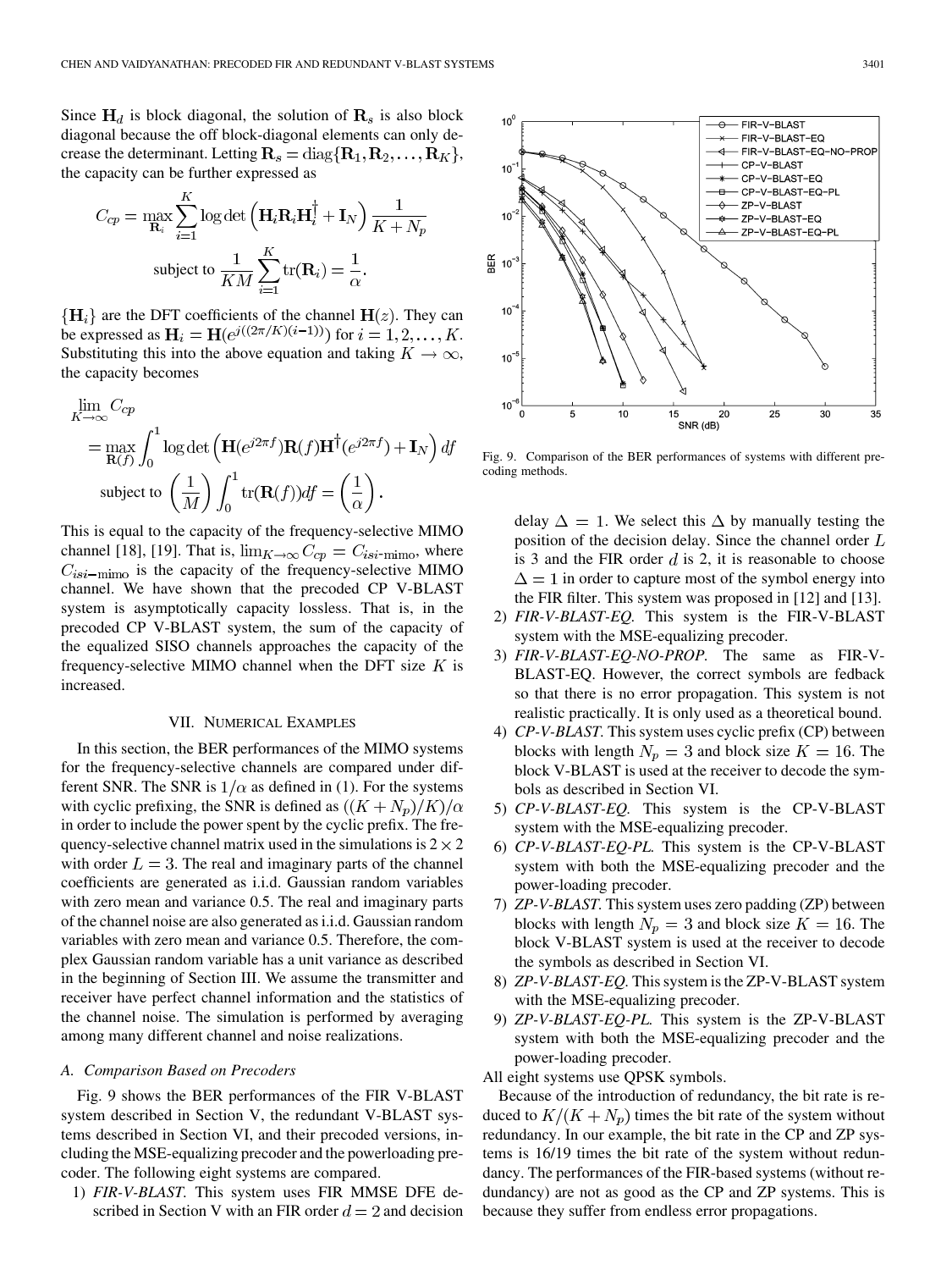A natural question that arises here is whether the redundancy introduced by the CP and ZP systems can be replaced with channel coding in order to obtain the same or better performance. We now address this question.

The error propagations can be reduced by introducing the channel coding. To compare them in a fair manner, one can modify the FIR-based system by introducing channel coding with the same amount of redundancy as was used in the CPand ZP-based systems. In our experiment, rate 4/5 maximum free-distance convolutional code was applied to the FIR systems because 4/5 is very close to 16/19. The free distance  $d_{\text{free}}$ of such a code is 3 [24]. The corresponding coding gain can be expressed as [24]

$$
\gamma = 10 \log_{10}(d_{\text{free}}) \approx 4.77 \text{ dB}.
$$

In Fig. 9, the difference between CP-V-BLAST-EQ and FIR-V-BLAST-EQ-NO-PROP is about 6 dB which is greater than the coding gain of 4.77 dB. Therefore, even without error propagations, the FIR-V-BLAST-EQ system with the rate 4/5 channel code still has a worse performance than the CP-V-BLAST-EQ system. This shows that at least in these examples, with the same amount of redundancy, the CP- and ZP-based precoded systems have better performances than the FIR-based precoded systems with channel coding.

The CP-based systems send cyclic prefixes in the transmitter. They consume more power than zero padding. Thus, the performances of the CP-based systems are slightly worse than that of the ZP-based systems. The MSE-equalizing precoder improves all of the three types of systems considerably. However, there are only slight improvements when the power-loading precoders are further used. This suggests that the power-loading precoder can be ignored when implementing the precoded V-BLAST systems. The theoretical reason for this is not clear at this time. Our conjecture is that bit loading and the MSE-equalizing precoder have already exploited the eigenmode variations in the channel.

## *B. Comparison Based on the Bit-Loading Methods*

To compare the systems which have channel information available at the transmitter, we first compare some systems with their optimal bit-loading versions. Fig. 10 shows four different MIMO systems for frequency-selective channels and their optimal bitloaded version. The following eight systems are compared.

- 1) *OFDM-LE.* The frequency-selective MIMO channel is converted into  $K$  parallel block channels by OFDM with the DFT size  $K = 16$  and the CP length  $N_p = 3$ . Each block channel matrix is equalized by an MMSE linear equalizer separately. QPSK symbols are transmitted.
- 2) *OFDM-LE-BL.* This system is the OFDM–LE system with optimal bit loading while fixing the bit-transmission rate.
- 3) *OFDM-V-BLAST.* The frequency-selective MIMO channel is converted into  $K$  parallel block channels by OFDM with the DFT size  $K = 16$  and the CP length  $N_p = 3$ . Each block channel is equalized by the V-BLAST decoder separately. QPSK symbols are transmitted.



Fig. 10. Comparison of the BER performances of systems with different bitloading methods.

- 4) *OFDM-V-BLAST-BL.* This system is the OFDM–V–BLAST system with optimal bit loading while fixing the bit transmission rate.
- 5) *OFDM-SVD.* The frequency-selective MIMO channel is converted into  $K$  parallel block channels by OFDM with the DFT size  $K = 16$  and the CP length  $N_p = 3$ . Each block channel is further converted into  $M$  scalar channels by SVD. The scalar MMSE equalizers are used in all of the  $KM$  scalar channels separately.
- 6) *OFDM-SVD-BL.* This system is the OFDM–SVD system with optimal bit loading while fixing the bit transmission rate.
- 7) *FIR-V-BLAST.* Similar to Section VII-A (1).
- 8) *FIR-V-BLAST-BL.* This system is the FIR-V-BLAST system with optimal bit loading while fixing the bit transmission rate.

Bit loading improves the BER performances a lot especially in the SVD-based systems. The OFDM-SVD-BL system has the best BER performance among all optimal bit-loaded systems. Among the systems without channel information used in the transmitter, the FIR-V-BLAST has the best performance. However, it has a relatively small improvement when bit loading is used. The FIR-V-BLAST-BL system has the worst BER performance among the systems with bit loading. Among the OFDMbased systems, the SVD-based systems are generally better than others.

# *C. Comparison of the Systems With Channel Information Used in the Transmitter*

We now compare all of the systems using the channel information in the transmitters. These systems employ the best strategies at both the transmitter and receiver. Fig. 11 shows the BER performances of the following seven systems.

- 1) *OFDM-SVD-BL-PL.* This system is the OFDM–SVD–BL system in Section VII-B (6) with the power-loading precoder. This system was proposed in [16].
- 2) *OFDM-LE-BL.* Same as Section VII-B (2).
- 3) *OFDM-V-BLAST-BL.* Same as Section VII-B (5).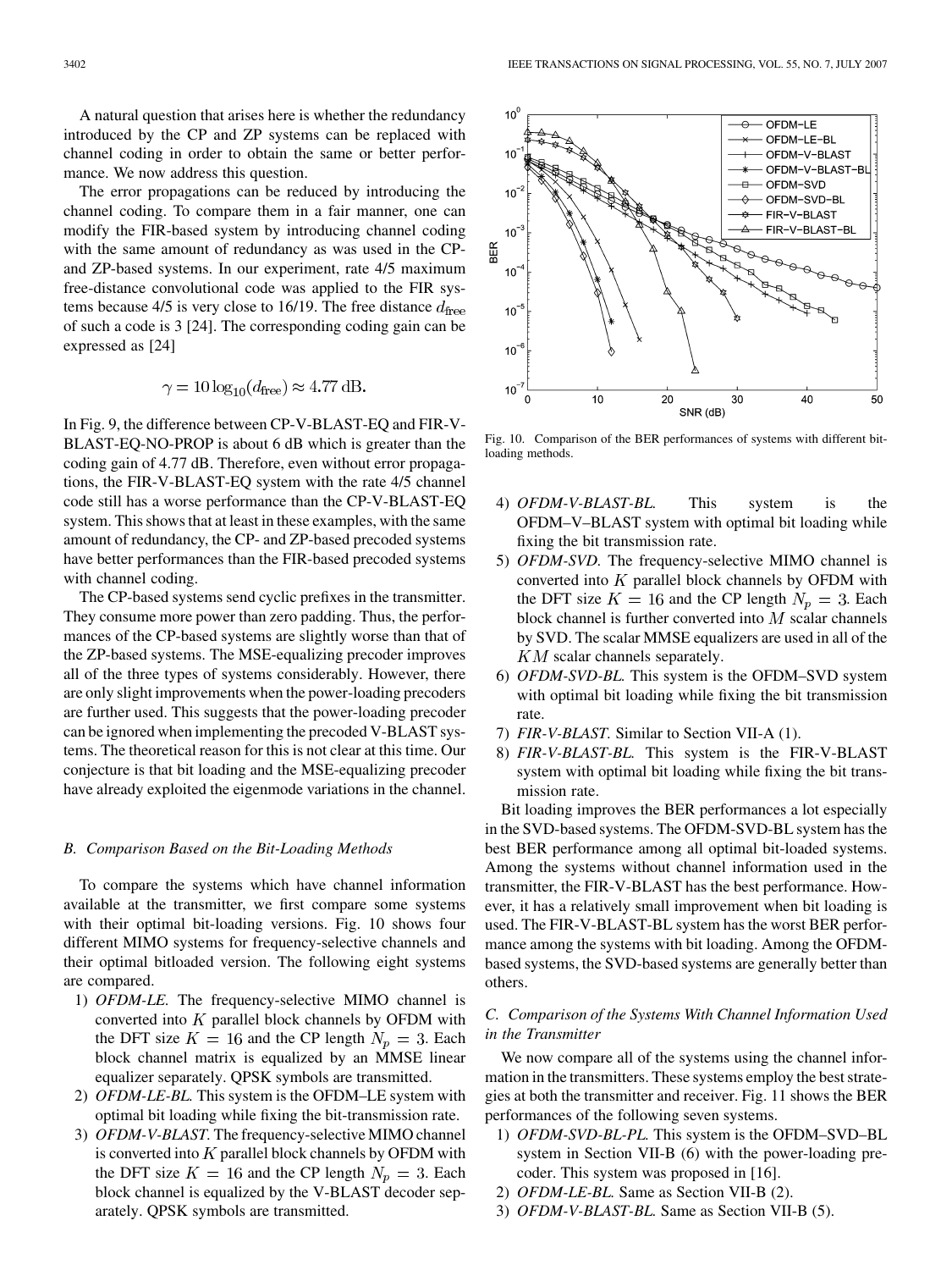

Fig. 11. Comparison of the BER performances of systems with channel information used in the transmitter.

- 4) *FIR-V-BLAST-BL.* Same as Section VII-B (8).
- 5) *FIR-V-BLAST-EQ.* Same as Section VII-A (2).
- 6) *CP-V-BLAST-EQ-PL.* Same as Section VII-A (6).
- 7) *ZP-V-BLAST-EQ-PL.* Same as Section VII-A (8).

The ZP-V-BLAST-EQ-PL system has the best BER performance among all of these systems. The CP-V-BLAST-EQ-PL system has the second best BER performance because it sends CP which consumes more power than ZP. This difference will be small when the large discrete Fourier transform (DFT) size  $K$  is used. Also, the CP-based system has the fast algorithm for computing the MSE-equalizing precoder as described in Section VI-B. From the comparison in Section VII-A, we know that the gain from the power-loading precoder is slight. Therefore, we believe that the CP-V-BLAST-EQ system is a good candidate for the MIMO transceiver for frequency-selective channels when the channel information is available at the transmitter. The OFDM-SVD-BL-PL has the best performance among all of the bit-loading-based systems. However, it uses about 1 dB more energy than the CP-V-BLAST-EQ-PL system when transmitting symbols with a BER of less than  $10^{-5}$ . This gain comes from the fact that the MSE-equalizing precoder has better BER performance than the bit-loading method as we pointed out in Section IV-B.

# *D. Comparison of the Systems With Inaccurate Channel Information Used in the Transmitter and the Receiver*

In the previous examples, we assume that the channel state information (CSI) is perfectly known at the transmitter and the receiver. However, the channel information can only be estimated in the receiver and fed back to the transmitter. There always exists a certain amount of estimation error in the CSI. For time-varying channels, the estimation error can be even larger because of the delay caused by the feedback of the CSI. By the time the CSI arrives at the transmitter, the channel might have



Fig. 12. Comparison of the BER performances with inaccurate channel information.

changed. Fig. 12 shows a BER comparison of the seven systems compared in Section VII-C with inaccurate channel information used in both the transmitter and the receiver. The inaccurate channel matrix used in these transceivers is modeled by

$$
\mathbf{H}_{\Delta}(z) = \sum_{k=0}^{L} (\mathbf{H}_k + \sqrt{\alpha} \mathbf{\Delta}_k) z^{-k}
$$

where  $H_k$  is the impulse response defined in (23),  $\alpha$  is the noise-to-signal ratio defined in (1), and the real part and imaginary part of  $\Delta_k(i, j)$  are i.i.d. Gaussian random variables with zero mean and variance 0.5 for all  $i$ ,  $j$ , and  $k$ . Comparing Fig. 12 to Fig. 11, we see that both the OFDM–SVD–BL–PL system and the OFDM-V-BLAST-BL system have less performance degradation than the CP–V–BLAST–EQ–PL system. This shows that the transceivers with the MSE-equalizing precoder are more sensitive to inaccurate CSI than the transceivers with bit loading. However, for the FIR-based systems, the difference in sensitivity is slight. The CP-based system is more sensitive to inaccurate CSI than the ZP-based system.

## VIII. CONCLUSION

We have extended the UCD system proposed in [4] and [6] to the case of frequency-selective MIMO channels by the FIR and the redundant types of transceivers. These proposed transceivers convert the frequency-selective MIMO channels into multiple identical parallel scalar channels. Simple constellations, such as QPSK, can be used in these systems. Examples of these systems and the existing systems based on optimal bit loading are compared. Among these proposed systems, the CP-based V-BLAST system with the MSE-equalizing precoder described in Section VI-B has a fast algorithm for computing the MSE-equalizing precoder and the numerical simulations also show that this system has very good performance compared to the existing SVD-based system with optimal bit loading. We believe that the CP-based precoded V-BLAST system is a good candidate for the transceiver for MIMO frequency-selective channels when the channel information is available at the transmitter.